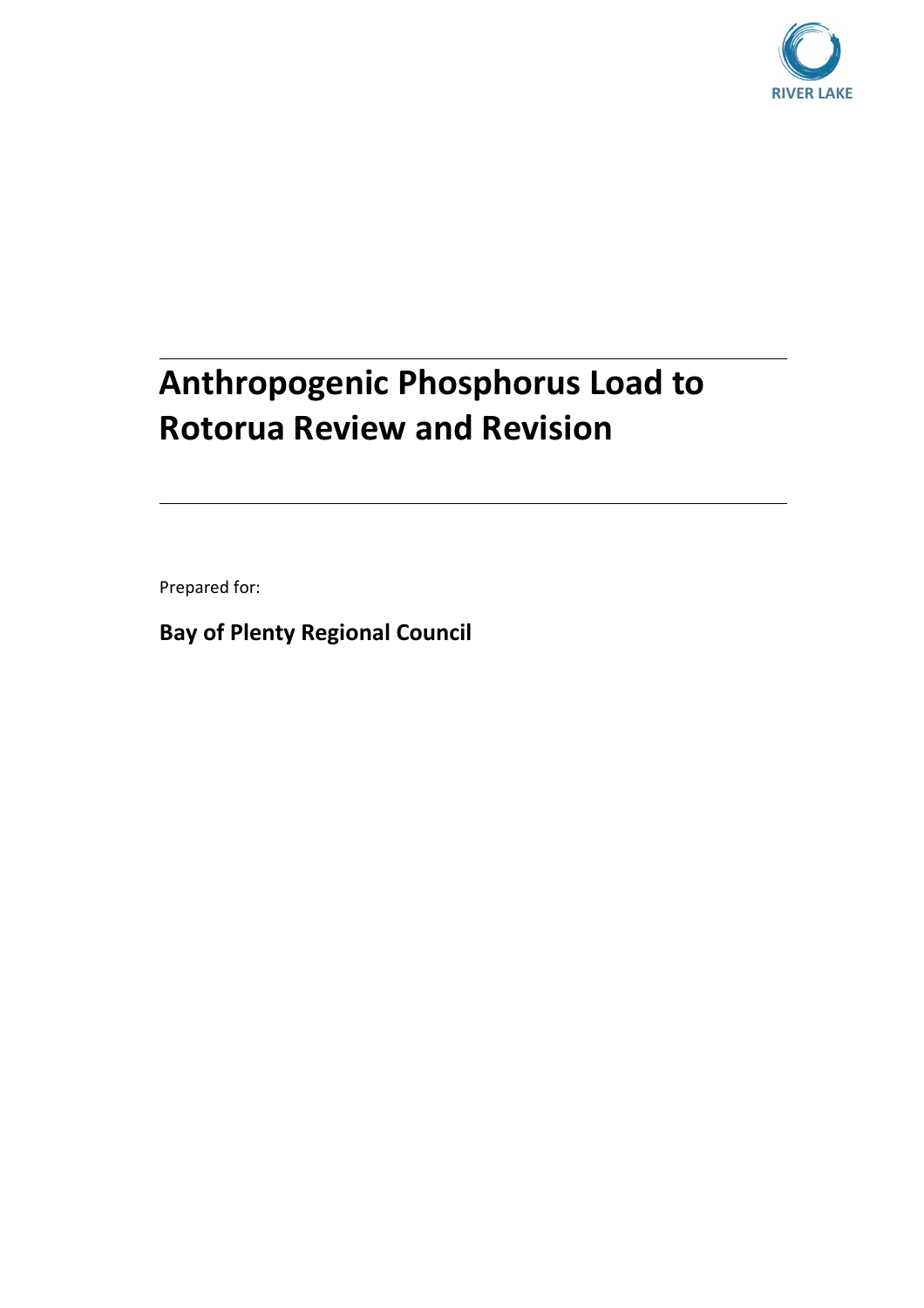

## **Anthropogenic Phosphorus Load to Rotorua Review and Revision**

Prepared by:

**K. D. Hamill** 

Prepared for:

#### **Bay of Plenty Regional Council**

Released by: ………………………………

Keith Hamill

Date: 21 September 2018 Status: Final Reference: wk-1075

**River Lake Ltd**  PO Box 853, Whakatane 3158, New Zealand

Mobile: +64 27 308 7224 Email: keith@riverlake.co.nz

All rights reserved. This publication may not be reproduced or copied in any form without the permission of the client. Such permission is to be given only in accordance with the terms of the client's contract with River Lake Ltd.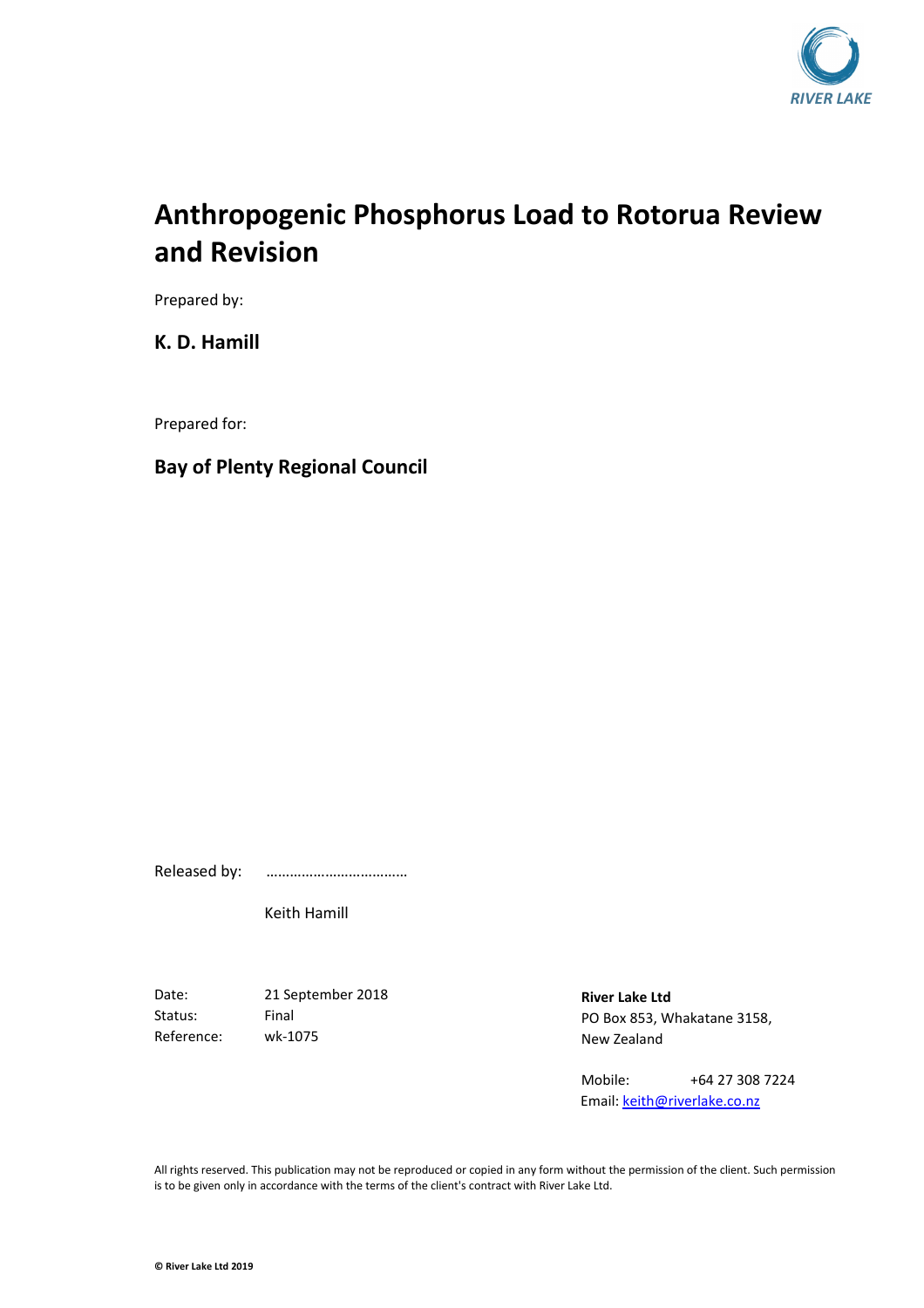## **Contents**

| $\mathbf{1}$            |     |  |  |  |  |  |  |  |  |  |  |
|-------------------------|-----|--|--|--|--|--|--|--|--|--|--|
|                         | 1.1 |  |  |  |  |  |  |  |  |  |  |
|                         | 1.2 |  |  |  |  |  |  |  |  |  |  |
|                         | 1.3 |  |  |  |  |  |  |  |  |  |  |
|                         | 1.4 |  |  |  |  |  |  |  |  |  |  |
| $\overline{2}$          |     |  |  |  |  |  |  |  |  |  |  |
|                         | 2.1 |  |  |  |  |  |  |  |  |  |  |
|                         | 2.2 |  |  |  |  |  |  |  |  |  |  |
|                         | 2.3 |  |  |  |  |  |  |  |  |  |  |
|                         | 2.4 |  |  |  |  |  |  |  |  |  |  |
|                         | 2.5 |  |  |  |  |  |  |  |  |  |  |
|                         | 2.6 |  |  |  |  |  |  |  |  |  |  |
|                         | 2.7 |  |  |  |  |  |  |  |  |  |  |
| 3                       |     |  |  |  |  |  |  |  |  |  |  |
|                         | 3.1 |  |  |  |  |  |  |  |  |  |  |
|                         | 3.2 |  |  |  |  |  |  |  |  |  |  |
|                         | 3.3 |  |  |  |  |  |  |  |  |  |  |
| $\overline{\mathbf{4}}$ |     |  |  |  |  |  |  |  |  |  |  |
|                         | 4.1 |  |  |  |  |  |  |  |  |  |  |
|                         | 4.2 |  |  |  |  |  |  |  |  |  |  |
|                         | 4.3 |  |  |  |  |  |  |  |  |  |  |
|                         | 4.4 |  |  |  |  |  |  |  |  |  |  |
| 5                       |     |  |  |  |  |  |  |  |  |  |  |
|                         |     |  |  |  |  |  |  |  |  |  |  |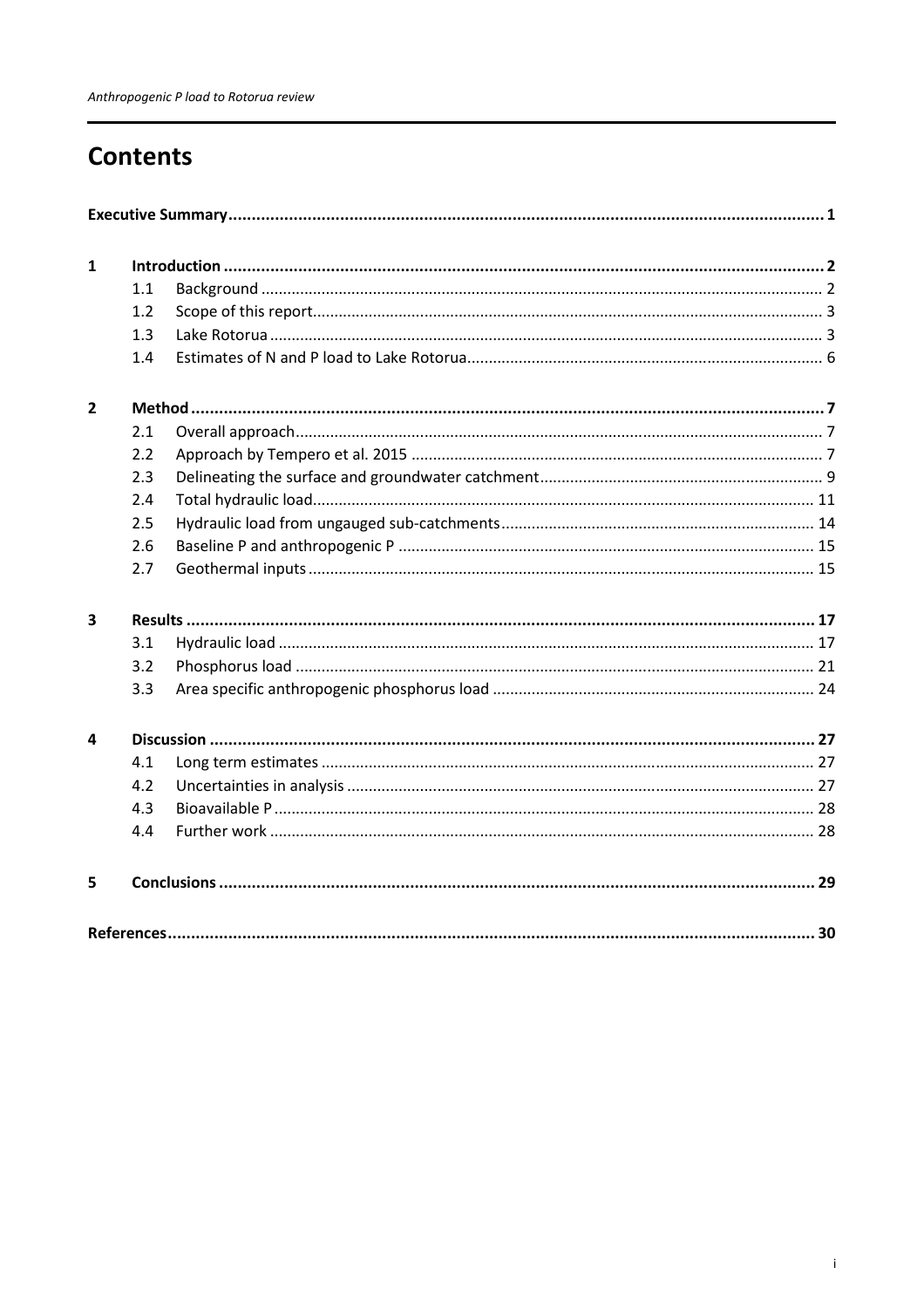

## **Executive Summary**

This report contributes to the Science Review required by Plan Change 10 of the Bay of Plenty Regional Water and Land Plan (RWLP). It reviews estimates of anthropogenic phosphorus loads to Lake Rotorua. A previous report by Tempero et al. (2015) calculated a total external phosphorus load to Lake Rotorua and differentiated this into the load due to anthropogenic sources and load due to natural baseline sources. The approach accounted for particulate P entering the lake during stormflow events – resulting in higher loads than many past estimates. This current report builds upon the work of Tempero et al. (2015) and updates it to account for groundwater catchment areas, geothermal inputs and long-term average loads.

For the period 2007-2014, the total phosphorus load to Lake Rotorua was estimated to be 46.0 t/yr after accounting for storm flows and geothermal inputs. The TP load attributed to anthropogenic sources was 18.1 t/yr to 20.7 t/yr (39% - 45% of the total load). Most (71% to 79%) of the anthropogenic TP load was in the particulate form – which points to managing erosion as an effective way of reducing anthropogenic P loads to the lake. Most came from the following catchments: 'ungauged' (30%), Puarenga (23%), Utuhina (18%) and Ngongotaha (11%) – reflecting their relative size.

The 2007-2014 period had higher outflows and inflows compared to previous years. The long-term average TP load to Lake Rotorua was estimated to be 42.2 t/yr, and the long-term average TP load attributed to anthropogenic sources was 16.6 t/yr to 19.0 t/yr. Overall the analysis results are consistent with previous estimates of the catchment phosphorus load to Lake Rotorua (i.e. about 39-49 t/yr).

The calculation of anthropogenic P load was particularly sensitive to the drainage factor used (i.e. the proportion of net rainfall that enters lakes and stream via groundwater) and the calculation of net rainfall (i.e. rain less evapotranspiration) for the lake.

There was an indication that there might be additional groundwater contributions (from outside the defined catchment) to the south of the lake via geothermal inputs. This is speculative and was based on more water being assigned to ungauged catchments than could be explained by the available rainfall data, and higher estimates of geothermal inflows from the south of the lake than could be explained by rainfall in catchments. If there was additional groundwater entering via geothermal inputs then the calculations for anthropogenic loads from ungauged catchments would be over-estimated.

The anthropogenic P load is predominantly (71-79%) in the form of particulate phosphorus, so understanding the proportion of particulate P that may become bioavailable is very important. Recommendations are made for further work to fill information gaps relating to the P load to Lake Rotorua and its bioavailability.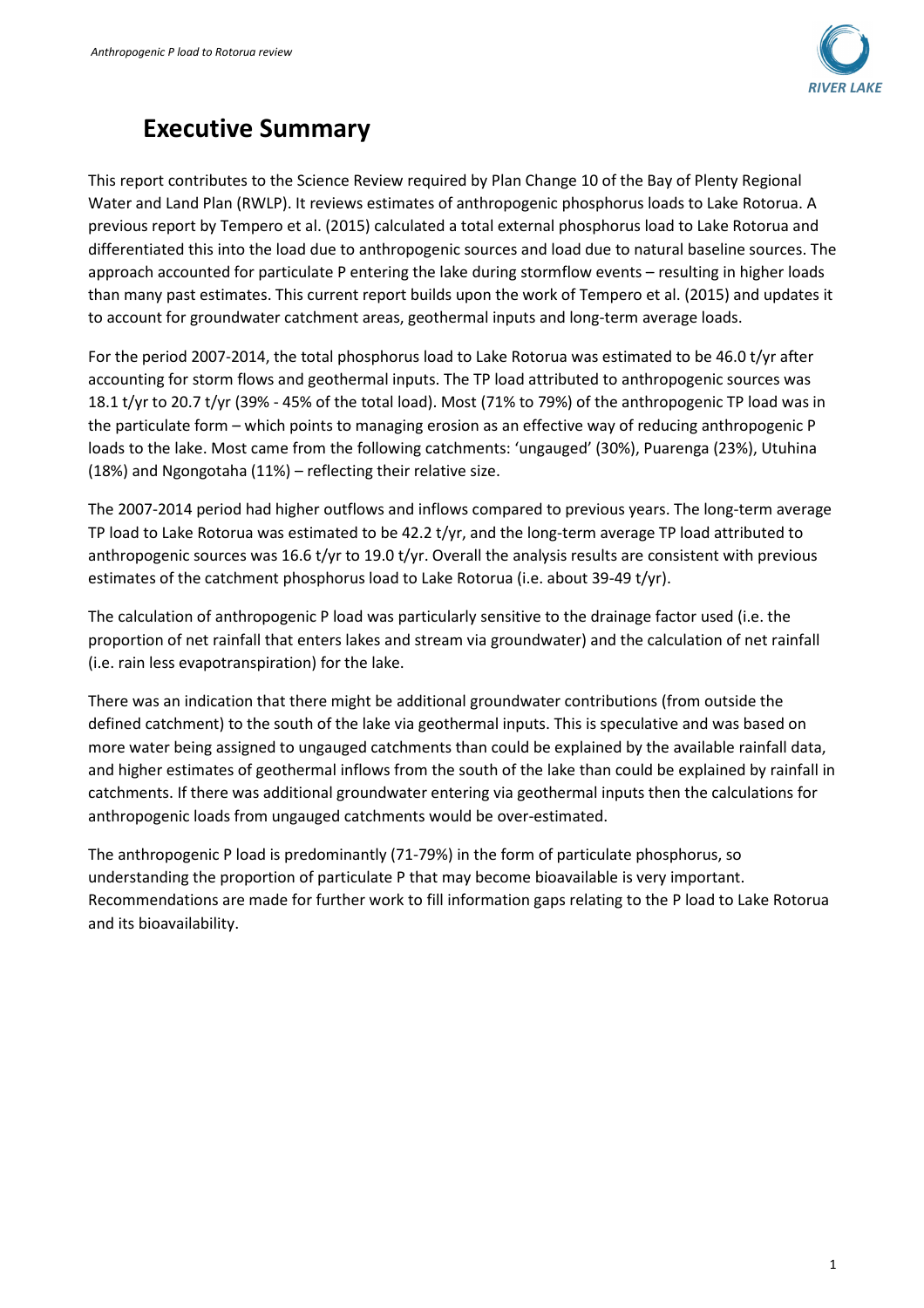

## **1 Introduction**

### **1.1 Background**

#### **1.1.1 Plan Change 10 Science Review**

Bay of Plenty Regional Council (BOPRC) is in the process of approving Plan Change 10 to the Regional Water and Land Plan (RWLP). Plan Change 10 sets rules for Lake Rotorua nutrient management; it includes specific provisions to review the science supporting decisions associated with Lake Rotorua (i.e. LR M2 of the proposed plan change).

The Science Review terms of reference (TOR) includes tasks to:

- Identify the key places where phosphorus mitigation should be focussed in general terms and whether this is measurable, and
- Identify priority catchments for application of focussed phosphorus (P) control. This will include a high-level estimate of potential achievements with respect to reducing P inputs to the lake.

This report contributes to the Science Review by reviewing estimates of anthropogenic phosphorus loads to Lake Rotorua. The aim is to refine the estimates of the load of P to Lake Rotorua from anthropogenic sources, i.e. the load that can be potentially managed. In particular this report improves the spatial resolution and confidence in the magnitude of the P load to Lake Rotorua.

#### **1.1.2 Anthropogenic Phosphorus Loads**

The report titled "*Anthropogenic Phosphorus Loads to Lake Rotorua*" was prepared by University of Waikato in 2015 (Tempero et al. 2015). It identified that the natural baseline and anthropogenic P load to Lake Rotorua from nine sub-catchments and the residual ungauged catchments. The report built upon previous P load estimates by including TP and DRP (dissolved reactive phosphorus) loads from stormflow events in the Puarenga, Ngongotaha and Utuhina Streams.

The report estimated a TP load to Lake Rotorua of 48.7 t/yr (23.4 t/yr anthropogenic) and a DRP load of 27.7 t/yr (6.1 t/yr anthropogenic). This was higher than most other most previous load estimates, in part because stormflow events were included.

Most of the anthropogenic P came from the Puarenga River, Utuhina River, Ngongotaha River but the highest anthropogenic P load came from ungauged catchments with 32% of the total anthropogenic P load. Ungauged catchments were defined as minor streams<sup>1</sup>, part of the urban area, and inflows below gauging sites including springs and groundwater inputs direct to the lake bed.

Ungauged catchments also had the highest area-specific anthropogenic P loads (1.2 kg TP /ha/yr), followed by Waiohewa Stream (0.65 kg TP /ha/yr), Utuhina (0.59 kg TP /ha/yr) and Puarenga (0.53 kg TP /ha/yr). This suggested that efforts to reduce P loads to Lake Rotorua might be most effective if they focused on the ungauged catchments which collectively had the highest P load and the highest P load per hectare.

l

 $^1$  Some of these have occasional flow measurements (see Beyá et al. 2005)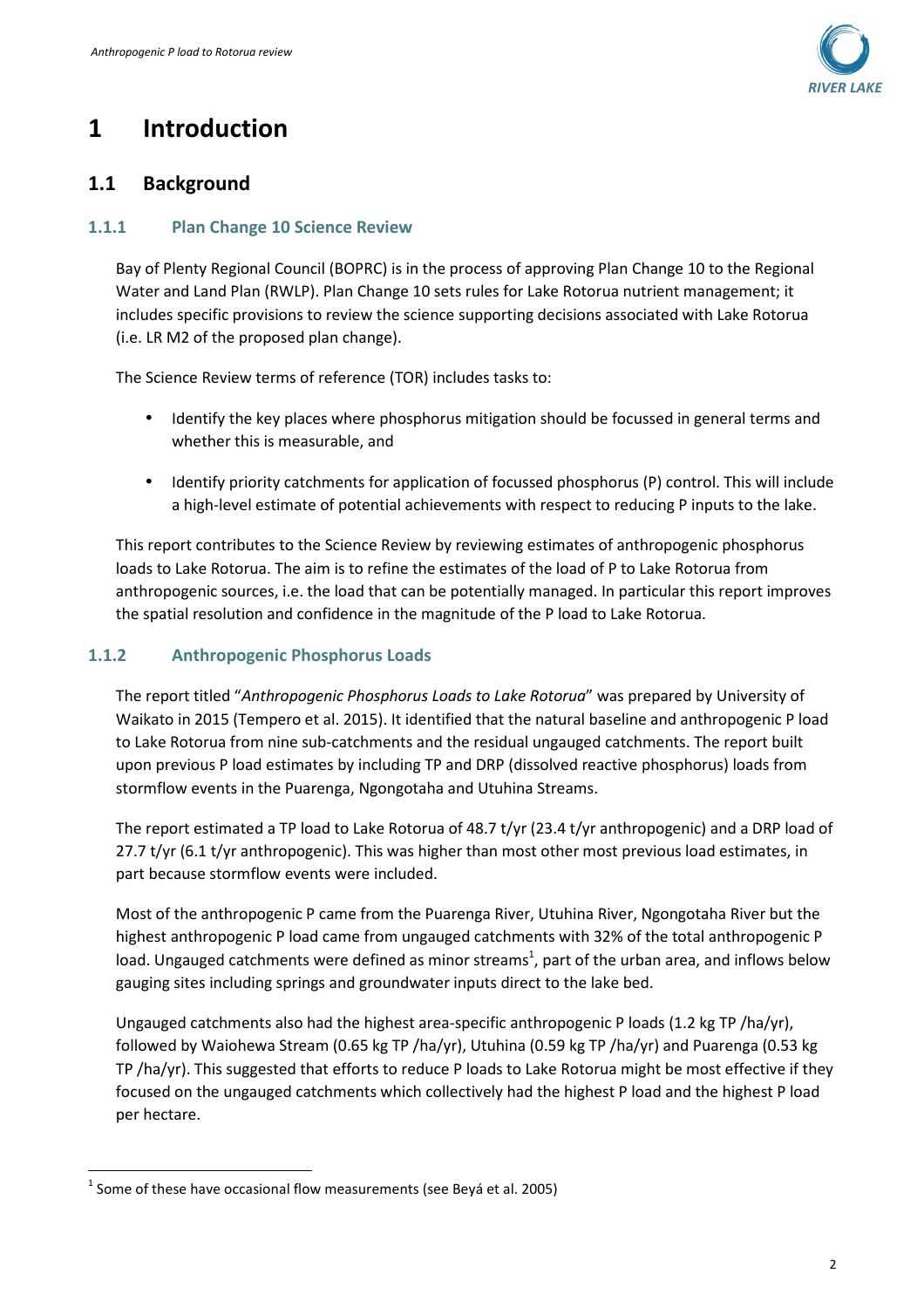

## **1.2 Scope of this report**

This report builds on the analysis of Tempero et al. (2015) to differentiate between the ungauged catchments based on surface and groundwater catchment size. In the process this report reviews the key assumptions in the analysis and tests the sensitivities to these assumptions. In particular this relates to:

- Determining the total hydraulic load to the lake and comparing with a long-term average load;
- Partitioning the hydraulic load between all inflows based on monitoring data, surface water catchment size and groundwater catchment size;
- Determining the ratio of TP as DRP for groundwater and surface water;
- Accounting for geothermal inputs as part of the natural baseline of DRP and TP.

The analysis in this report informs recommendations regarding requirements for additional monitoring and investigations to fill information gaps relating to estimating and managing P loads to Lake Rotorua.

## **1.3 Lake Rotorua**

#### **1.3.1 Lake**

l

Lake Rotorua is a large (81 km<sup>2</sup>) but relatively shallow polymictic lake with an average depth of 10 metres. Lake Rotorua is eutrophic but the water quality has considerably improved since 2002 with reductions in nutrient concentrations, fewer algae blooms and increased water clarity. The Trophic Level Index (TLI) is now tracking close to the target set in the regional plan (e.g. TLI of 4.4 in 2016 compared to a target of 4.2) (Stephens et al. 2018).

The Lakes Rotorua and Rotoiti Action Plan (2009) identified 2009 inputs to Lake Rotorua from land as about 556 t N/yr and **39.1 t P/yr**. Internal loads recycled within the lake were estimated to be 360 tonne N/yr and 36 tonnes P/yr. Nutrient exports are calculated differently than inputs and were estimated to be 783 t N/yr and **39.8 t P/yr**. Natural inputs from geothermal, rain, springs and indigenous forest was estimated to contribute about 115 t N/yr and 17.8 t P/yr.

To reach the TLI target of 4.2 the catchment inputs to Lake Rotorua need to reduce to 435 tonnes N/yr and 37 tonnes P/yr. This is roughly commensurate with catchment loads prior to substantial degradation of water quality in the lake (early measurements are summarised in Rutherford et al. 1989). The nutrient reduction target for Lake Rotorua catchment by 2029 is 250 t N/yr and 10 t P/yr.

Management interventions to improve the water quality of Lake Rotorua include: land disposal of the city's wastewater since 1991 (into the Puarenga Stream catchment), sewage reticulation of smaller communities around the lake<sup>2</sup>, trial of nitrogen removal from Tikitere geothermal inflows to Waiohewa Stream (2011), alum dosing to lock phosphorus from Utuhina Stream (2006) and Puarenga Stream (2010), and regional rules to cap land-based nutrient inputs (Rule 11).

 $2$  Since 2007 the following communities in the Lake Rotorua catchment has had sewage reticulation: Hamuranga/Awhoa, Brunswick/Rotokawa, Hinemoa point (Waitawa area), Tarawera Road, and Paradise Valley.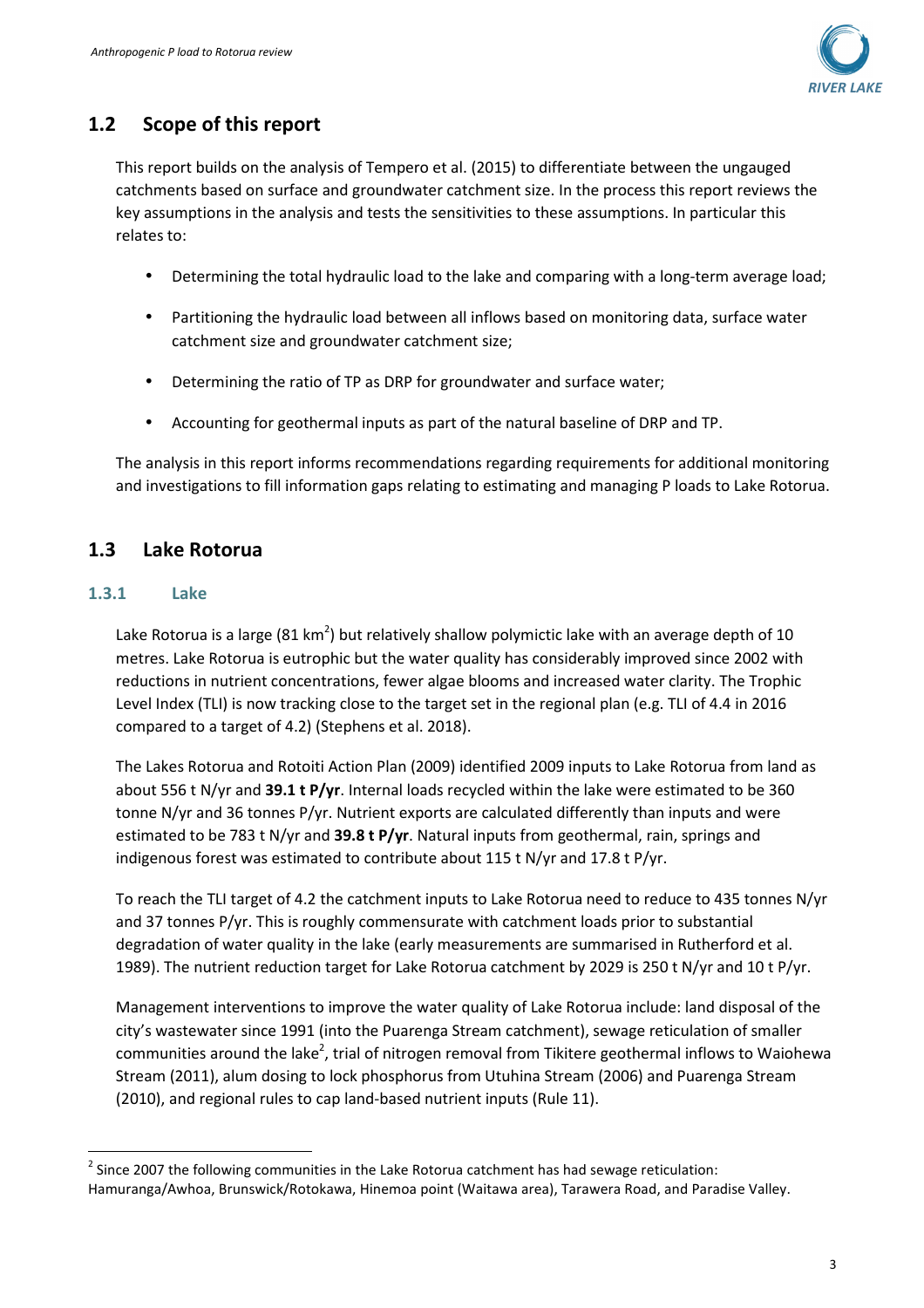

The alum dosing appears to have been particularly effective at improving water quality. Strong reductions in phosphorus concentrations have been recorded since the initiation of alum dosing of Utuhina Stream and Puarenga Stream in 2006 and 2010 respectively (Hamill and Scholes 2015). However, relying on alum dosing in the long term may have risks (e.g. Tempero 2015) and it is not preferred from a cultural perspective. Targets for reducing both nitrogen (N) and phosphorus (P) have been set to improve lake water quality over the long term.

#### **1.3.2 Catchment**

There are nine major streams that enter Lake Rotorua that contribute about two thirds (64%) of the inflow to the lake. These major inflows are regularly gauged and monitored. The remainder of the lake inflows comes from small streams, spring, groundwater upwelling to the lake bed, and rainfall direct to the lake surface. Lake Rotorua discharges to Lake Rotoiti via the Ohau channel.

Lake Rotorua has a topographical surface water catchment of 502.1  $km^2$  and a total groundwater catchment of 537.9 km<sup>2</sup>. Groundwater contribution from outside the surface water catchment mostly comes from the Mamaku plateau west of the lake and contributes to a substantial baseflow in the Hamurana Stream and, to a less extent, Awahou Stream (White et al. 2014). A large proportion of the catchment is forested with an even mix of exotic and indigenous vegetation, and there is a similar amount of pastoral land used for dairy. Rotorua city lies within the catchment (Figure 1.1).

The nutrient losses from the various sources in the Lake Rotorua catchment were estimated based on land use coefficients (Bay of Plenty Regional Council, Rotorua District Council and Te Arawa Lakes Trust 2007). The catchment land uses estimated to contribute most to nitrogen load were: Pasture (72%), urban (6.4%), geothermal (5.4%) and native forest (5.4%). The catchment land uses estimated to contribute most to phosphorus load were: Pasture (42%), urban (9.6%), geothermal (3.5%) and native forest (3.3%). Geothermal inputs primarily enter via springs or direct within the lake near Rotorua township, Puarenga Stream and Waiohewa Stream.

Figure 1.2 shows relative nutrient concentrations in the main stream in each sub-catchment to Lake Rotorua. This was made to illustrate the potential for wetlands to remove N and P from stream entering Lake Rotorua (Hamill et al. 2010). '*High potential for phosphorus removal'* refers to streams with higher concentrations (>0.02 mg/l) of particulate phosphorus, and '*high potential for nitrogen removal*' refers to streams with higher concentrations (> 1 mg/l) of dissolved inorganic nitrogen (DIN). This analysis found that based solely on the concentration of particulate  $P^3$ , the catchments with most potential for P removal were Waingaehe, Waiohewa, Utuhina, Ngongotaha and Puarenga.

l

 $3$  Nutrient data from Rutherford and Timpany 2008.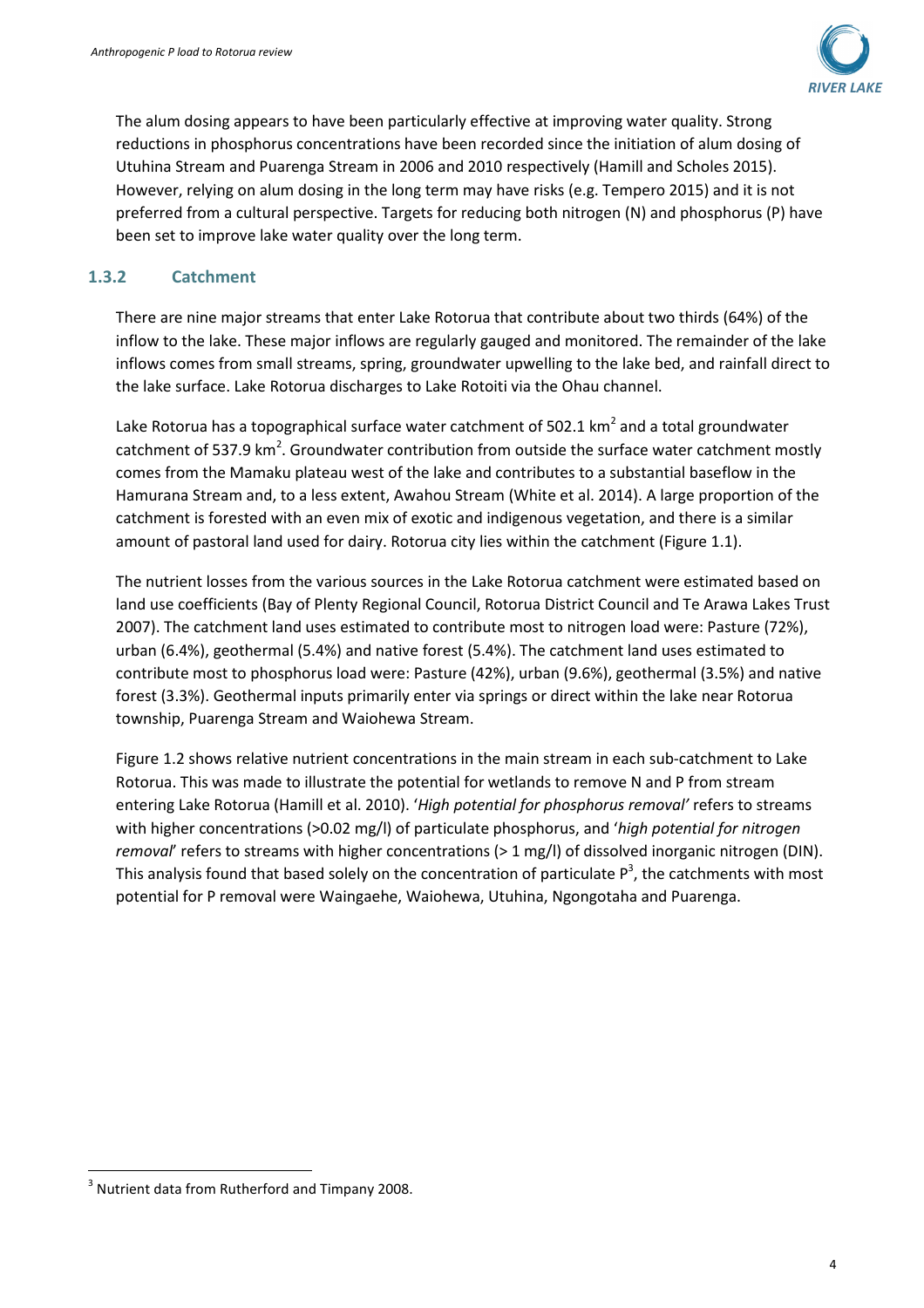



Figure 1.1: Lake Rotorua surface water catchment land use (based on LCDB 2012).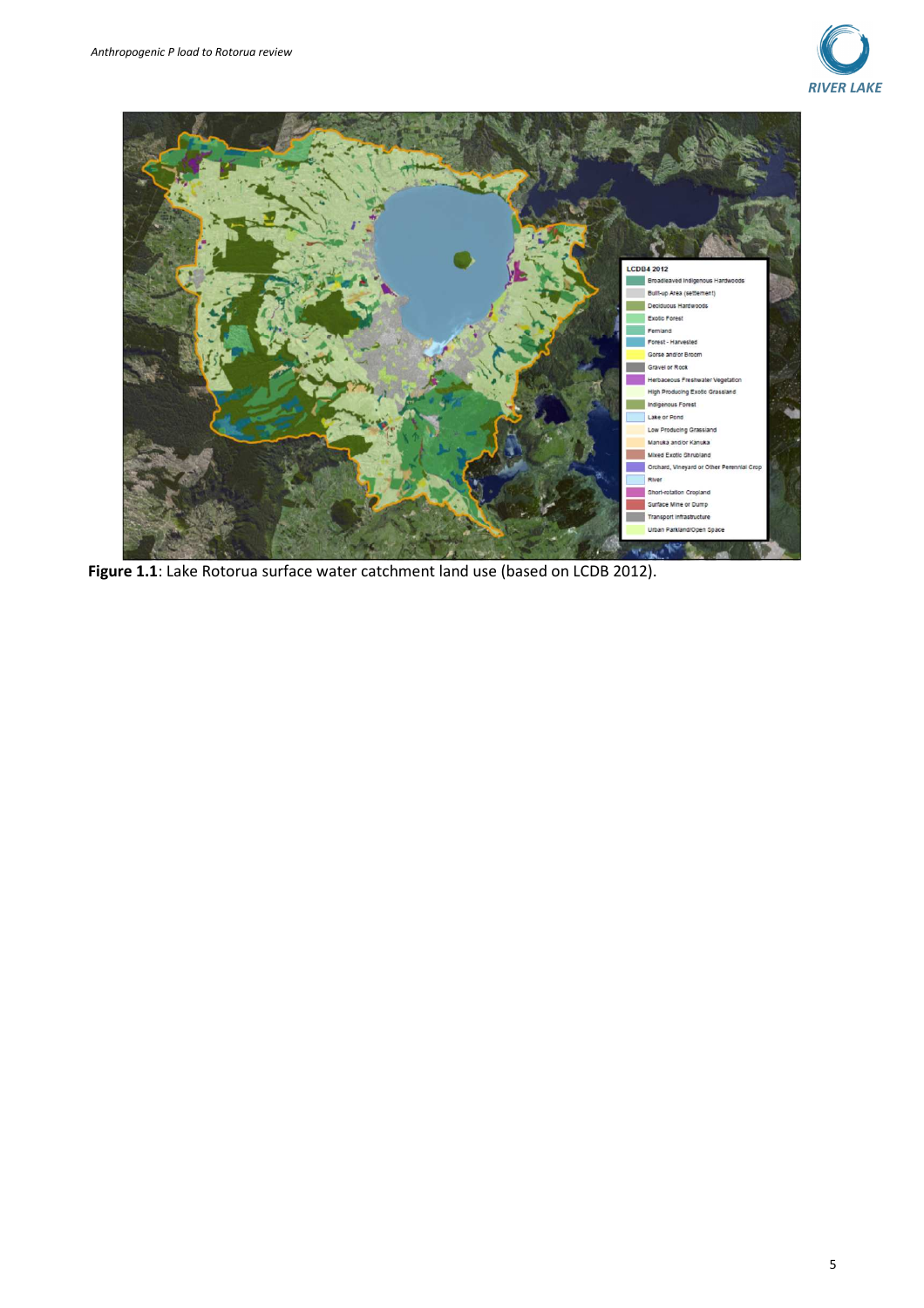



**Figure 1.2**: Lake Rotorua surface water sub-catchment areas. The colours indicate potential for P removal and N removal based on concentrations of particulate P and dissolved N in the surface water (source: Hamill 2010). Note that for some catchments the surface water and groundwater catchments differ (particularly for Hamurana, Hauraki, Awahou, Waimehia and Waiohewa).

### **1.4 Estimates of N and P load to Lake Rotorua**

l

BOPRC (2007) report the total nitrogen and phosphorus loads to Lake Rotorua is about 783.1 tonnes/yr and 39.8 tonnes/yr respectively. BOPRC (2007) also estimated additional P release form the lake bed of about 360 tonnes N and 36 tonnes P that can be recycled into the water column from the lake bed up to 10 times per year.

The total load of P from the catchment has been estimated by different researchers over different time periods; these estimates typically fall in the range 34 t P/yr to 42 t P/yr when excluding particulate P from flood flows (Rutherford 2008)<sup>4</sup> (Table 1.1). The TP estimates by Tempero et al. (2015) are at the upper end of the estimates but include particulate P carried to the lake by flood flows. Part of the reason for the higher load estimate is also due to a higher estimate of hydraulic load from ungauged catchments including groundwater. Tempero et al. (2015) estimated the ungauged catchments to contribute 4.11  $\text{m}^3$ /s while earlier water balance studies estimated the ungauged catchment load to be smaller, e.g. 2.1  $\text{m}^3\text{/s}$  (Hoare 1980)

 $^4$  There is one low outlier' estimate of 21 t P/yr for 1900 that was made from typical specific yields for native and pine forest but this does not account for the high DRP in old groundwater in the volcanic plateau (MacIntosh 2007)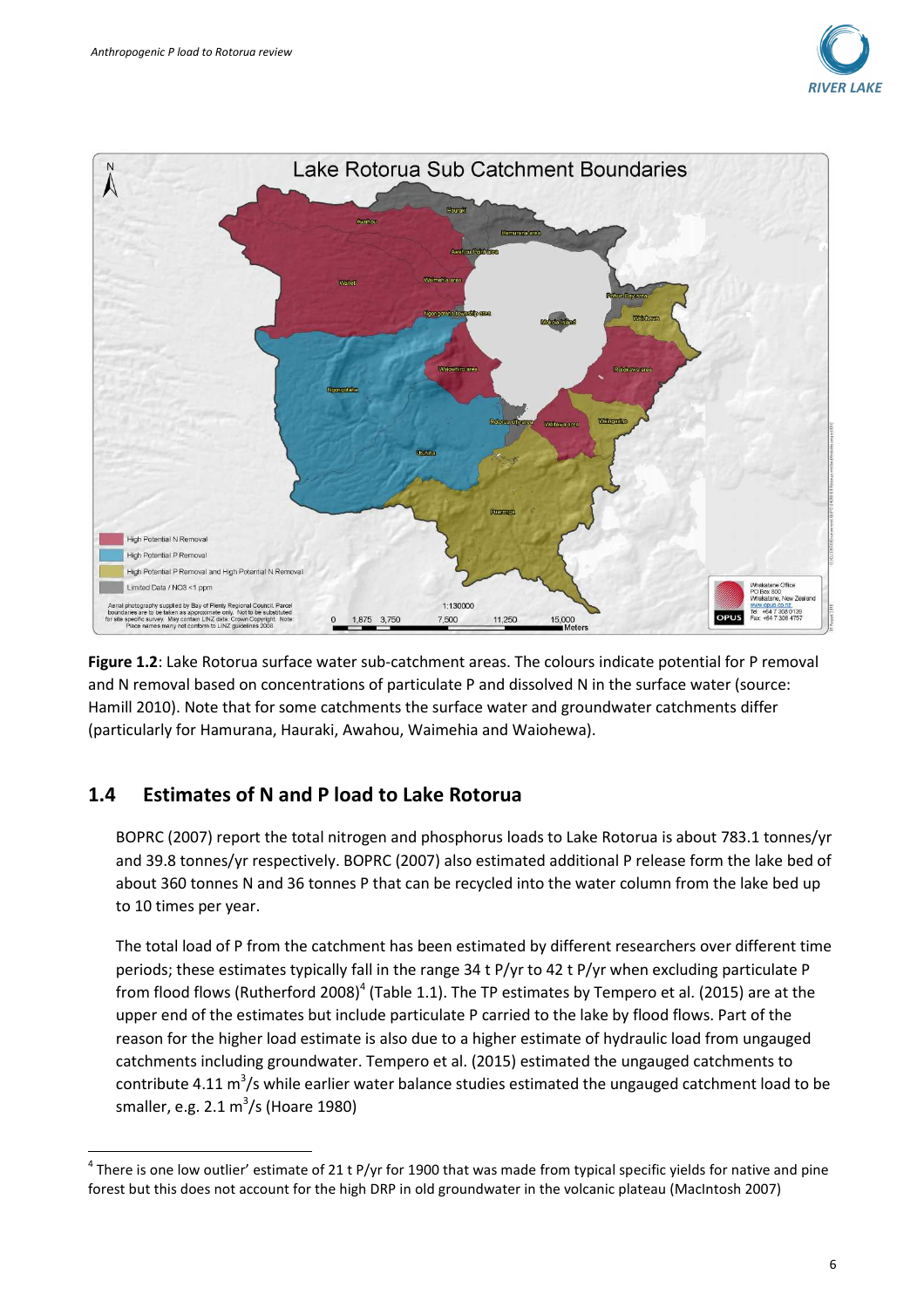

A phosphorus target of 37 t/yr was derived by Rutherford (2008) from a catchment load of 34 t/yr plus an additional allowance for sewage of 3 t/yr. These catchment loads did not include particulate P from flood events because, at the time, this fraction was considered to be predominantly not bioavailable.

| Source                | vear        | DRP $(t/yr)$ | TP(t/yr)      | <b>Note</b>                              |
|-----------------------|-------------|--------------|---------------|------------------------------------------|
| Hoare 1978            | 1976-77     | $25 - 26$    | 34-35         | Excluding sewage and flood flow PP       |
|                       |             |              |               | Excluding sewage and flood flows, but    |
| lHoare 1980a          | 1976-1977   |              | $35.6 - 37.4$ | include spetic tanks                     |
|                       |             |              |               | Excluding sewage but incl. septic tanks, |
| Hoare 1980a           | 1976-1978   |              | $42.6 - 44.9$ | including flood flow PP                  |
| Rutherford et al 1978 | 1967-77     |              | $33 - 44$     | Excluding sewage and flood flow PP       |
| Rutherford et al 1989 | 1976-77     |              | 34            | Excluding sewage and flood flow PP       |
| Morgensten            | 2005        |              | 39.1          | Including sewage                         |
| <b>BOPRC 2009</b>     |             |              | 39.8          |                                          |
| Hamilton et al. 2015  | 2001 - 2012 |              | 33            |                                          |
| Tempero et al. 2015   | 2007-2014   | 27.7         | 48.7          | Includes sewage and flood flow PP        |

**Table 1.1.** Previous estimates of catchment phosphorus loads to Lake Rotorua (modified from Rutherford 2008). TP = total P, DRP = dissolved reactive P, PP = particulate P.

## **2 Method**

l

## **2.1 Overall approach**

The load estimates in this report build upon the work by Tempero et al. (2015) and provide adjustments where appropriate or necessary to take account of more detailed differentiation of subcatchments and groundwater. This section reviews key inputs used by Tempero et al. (2015), and describes where a different approach was taken.

## **2.2 Approach by Tempero et al. 2015**

Tempero et al. (2015) used monitoring data to estimate annual P loads to Lake Rotorua for a 7-year period, 2007-2014. The mean annual discharge of water to the lake was calculated for each of the nine major streams. Four of these streams had near continuous flow recording, accounting for about half of total mean discharge to the lake. A time series for the other streams was created by using either linear interpolation or by adjusting the flows of a nearby catchment with a near continuous flow record.

The discharge from ungauged<sup>5</sup> catchments was calculated as the residual of a water balance constructed for the lake i.e. outflows minus inflows. The formula was:

*Ungauged = 1.18 . (Qohau + E + ΔS) – (Qinflow + rainfall)*

Where:  $Q_{\text{ohau}}$  was the daily mean discharge of the only lake surface outflow, E was daily mean evaporation rate, ΔS was daily mean rate of change in lake storage, due to water level change, Q<sub>inflow</sub>

 $<sup>5</sup>$  Including minor streams, springs and groundwater entering the lake directly.</sup>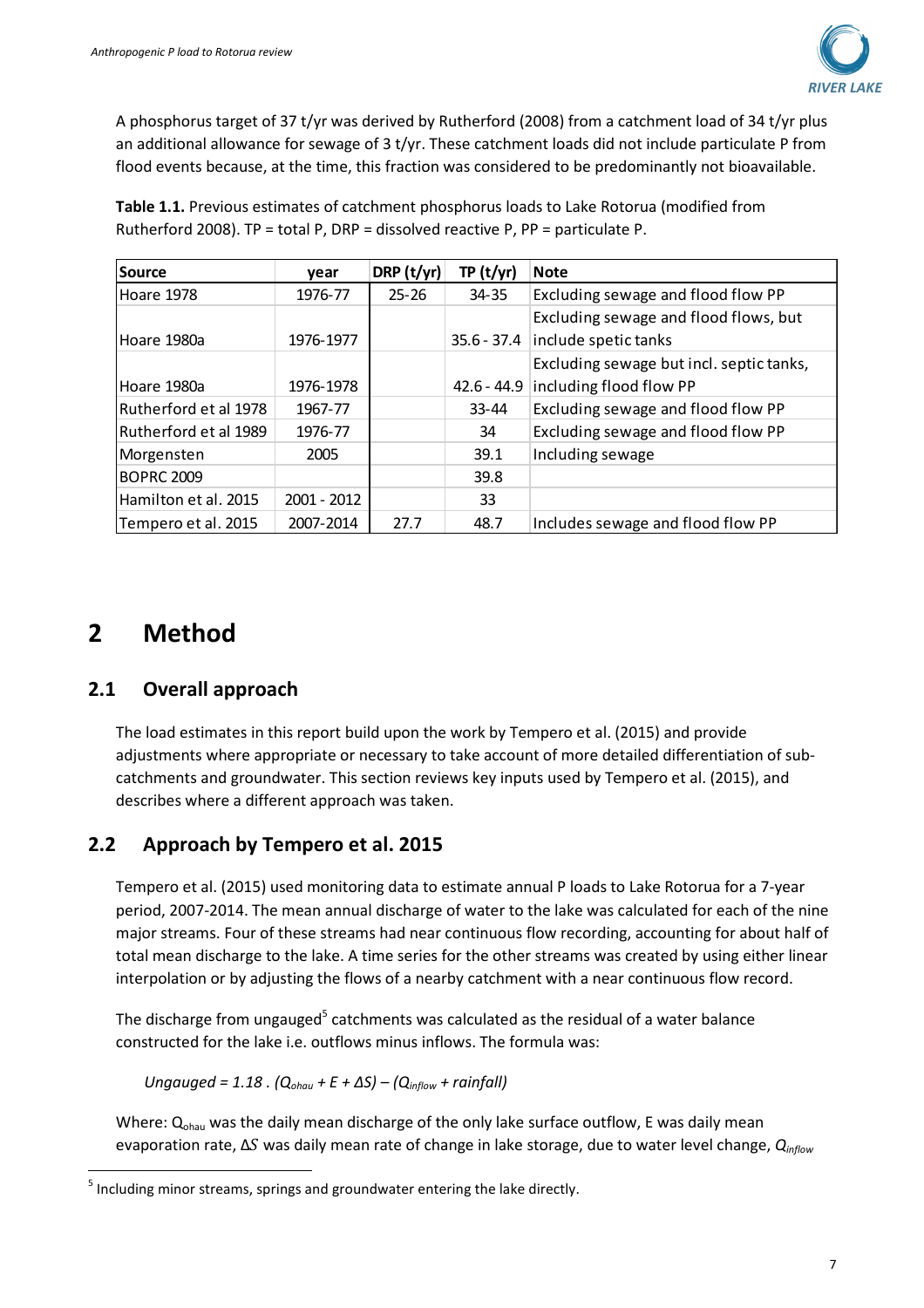

was daily mean stream discharge and rainfall was a 15–day mean value. The constant value (1.18) was determined iteratively to minimise error between modelled and measured water levels.

Groundwater flow was calculated as the difference between estimated surface water flow and total observed mean annual stream discharge. The surface water was calculated by multiplying the surface water catchment area by the estimated surface runoff of 47% of rainfall after evapotranspiration.

Daily TP and DRP loads were calculated for each inflow for the period 2007–2014 using the daily discharge estimates, these were summed to calculate annual loads. TP and DRP was based on measured data. Higher TP concentrations during stormflows were applied to three streams (Ngongotaha, Puarenga and Utuhina) based on stormflow monitoring data (Abell et al. 2013). These rivers carry most of the water entering during flood flows (73% of the nine measured streams). TP and DRP concentrations for ungauged streams was estimated as the discharge-weighted values for major streams.

Anthropogenic loads were calculated as the residual after removing baseline ('natural') loads. These baseline loads were estimated from 'reference conditions' derived from McDowell et al. (2013) and were adjusted to also account for natural inputs of 'old' ground water enriched in P from geological sources. The natural groundwater loads were derived from the relationship between DRP concentration and groundwater mean residence time (MRT) estimated for each sub-catchment in Morgenstern et al. (2015).

Table 2.1 shows the key input hydrological inputs used in Tempero et al. (2015).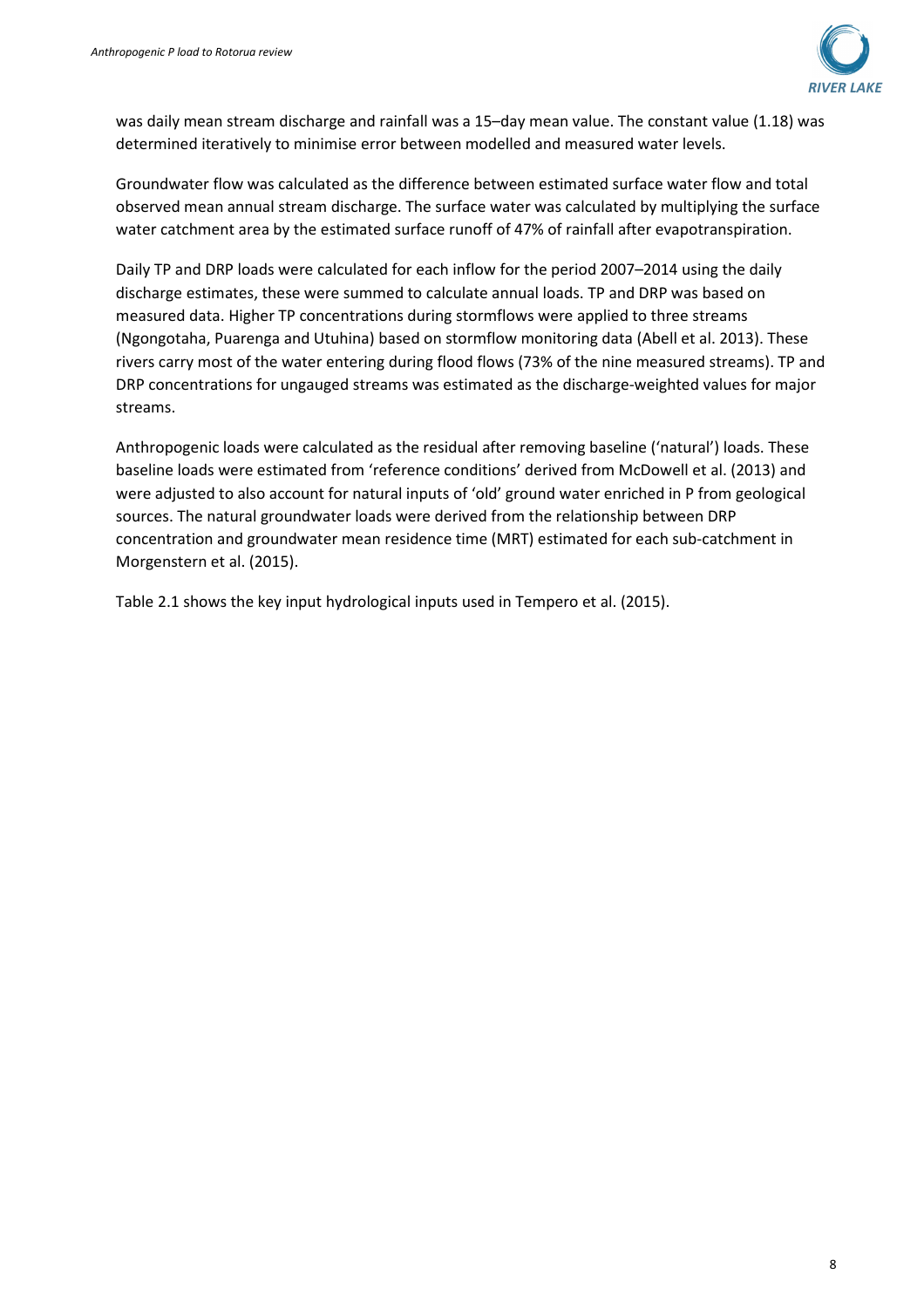

**Table 2.1**: Summary of hydrological inputs used in Tempero et al. (2015). Catchments are ordered counter clockwise around the lake. AET = annual evapotranspiration. MRT = groundwater mean residence time.

|                  |            |                | Obs.      |          |            | calc. surface |       |            |
|------------------|------------|----------------|-----------|----------|------------|---------------|-------|------------|
|                  |            | catchment      | dicharge  | rainfall | <b>AET</b> | water         | calc. |            |
| Catchment        | Abr.       | area ( $km2$ ) | $(m^3/s)$ | (mm/yr)  | (mm/yr)    | $(m^3/s)$     | % GW  | <b>MRT</b> |
| Hamurana         | HAM        | 16.07          | 2.57      | 1950     | 856        | 0.26          | 89.8  | 125        |
| Awahou           | AWA        | 19.92          | 1.69      | 2000     | 838        | 0.34          | 79.6  | 75         |
| Waiteti          | WTT        | 61.88          | 1.23      | 2000     | 859        | 1.05          | 14.5  | 45         |
| Ngongotaha       | <b>NGO</b> | 77.41          | 1.84      | 1950     | 895        | 1.22          | 33.9  | 30         |
| Waiowhiro        | WWH        | 13.63          | 0.31      | 1700     | 930        | 0.16          | 49.6  | 40         |
| Utuhina          | <b>UTU</b> | 61.04          | 1.81      | 1900     | 942        | 0.87          | 51.9  | 60         |
| Puarenga         | <b>PUA</b> | 82.32          | 1.95      | 1800     | 946        | 1.05          | 46.3  | 40         |
| Waingaehe        | WNG        | 11.06          | 0.27      | 1450     | 895        | 0.09          | 66.1  | 145        |
| Waiohewa         | <b>WHE</b> | 11.69          | 0.38      | 1750     | 881        | 0.15          | 60.2  | 40         |
| Ungauged         |            | 67.23          | 4.11      | 1600     | 900        |               |       | 30         |
| Rainfall to lake |            | 80.6           | 2.46      | 1600     | 637        | 3.96          |       |            |
| <b>TOTAL</b>     |            | 502.9          |           |          |            |               |       |            |

**Note:** Groundwater was estimated as the residual of observed less calculated surface water flow.

AET was recorded for the lake was 0 but in fact would have needed to be about 50 mm/yr to derived a flow of 3.96 m3/s from a rainfall of 1600 mm/yr.

#### **2.3 Delineating the surface and groundwater catchment**

The catchment boundary layers used in this report come from BOPRC 2014 reversion. The surface catchment was defined using LIDAR digital terrain measurements (1m intervals). The groundwater catchment was defined separately. The total groundwater catchment generally coincides with the surface catchment, except there is an additional 35 km<sup>2</sup> of groundwater catchment from the Mamaku Plateau that contributes to the Hamurana Stream and, to a less extent, Awahou Stream. The groundwater boundary was defined using multiple datasets including topographic contours and water budgets (White et al. 2014).

Estimates of groundwater sub-catchment boundaries were developed for the ROTAN model (Rutherford et.al. 2009) using a scale of 1:10,000. They generally coincide with surface water catchments on the eastern side of the lake but differ for many of the western catchments, this is particularly the case for Hamurana (groundwater catchment extends over part of Hauraki and Awahou), Hauraki (groundwater catchment very small compared to surface catchment), Awahou (groundwater catchment extends over part of Waimehia and Waiteti), Waimehia (groundwater catchment small compared to surface catchment) and Waiteti (groundwater catchment small compared to surface catchment). Also, Waiowhiro groundwater catchment extends over part of Ngongotaha and Utuhina.

White et al. (2014) made a best-estimate of the Lake Rotorua's surface water and groundwater catchment size of 502.1 km<sup>2</sup> and 537.1 km<sup>2</sup> respectively – a difference of about 35 km<sup>2</sup>. The surface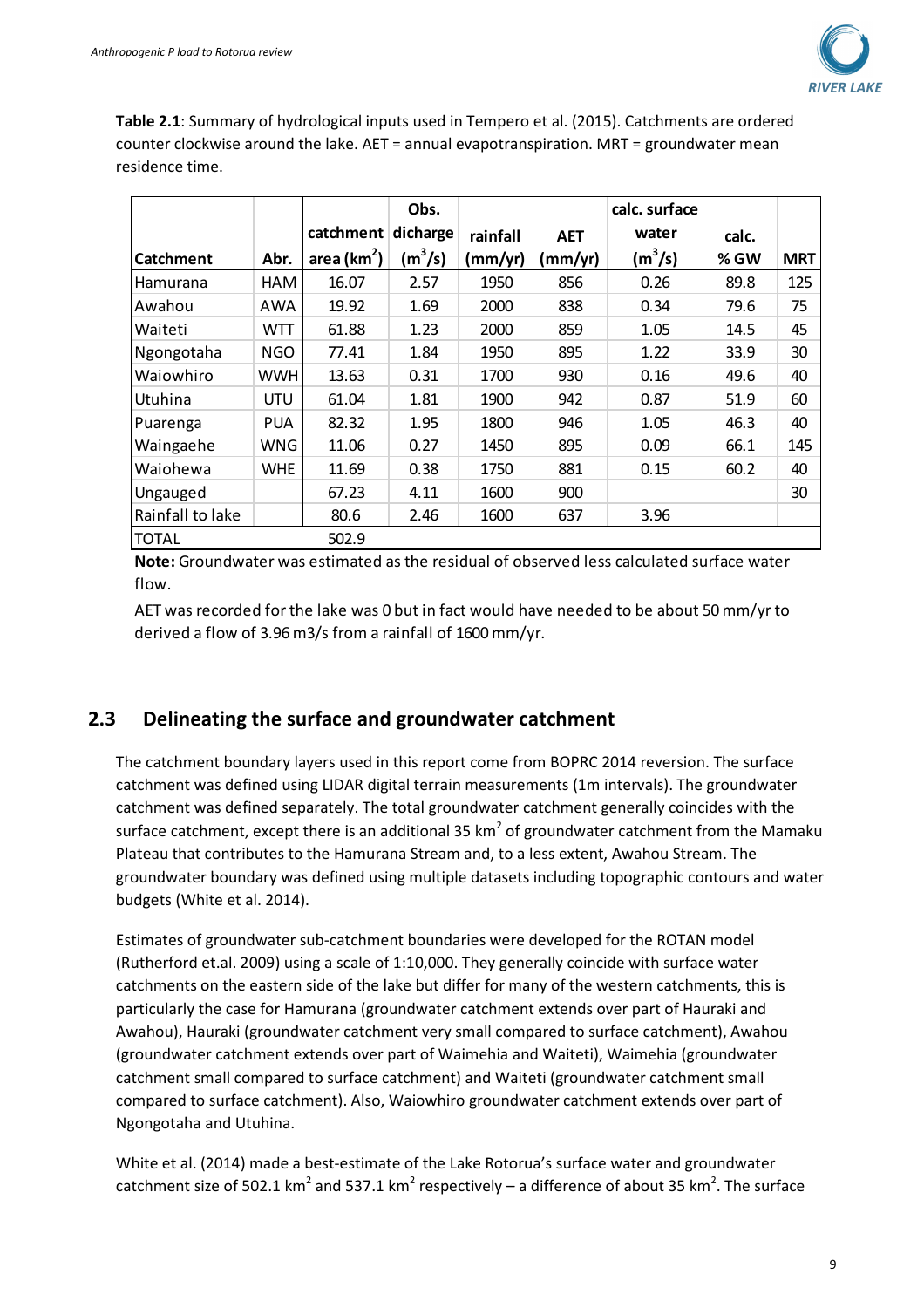

catchment included about 1.97 km<sup>2</sup> from Lake Rotokawau that drains via groundwater to the Waiohewa. The catchment layer used for this report has a total groundwater catchment area of 537.9 km<sup>2</sup> but the difference is negligible. Tempero et al. (2015) used a surface water catchment area of 502.9 km<sup>2</sup> but again the difference is negligible.<sup>6</sup>

The area of a catchment to the lake edge is larger than the area at the point of stream gauging and flow estimates. This report uses catchment areas at the point of flow gauging and the area downstream of this point was assigned to ungauged catchments.

Tempero et al. (2015) used catchment size to calculate surface water runoff for each of the major subcatchments and this was used to estimate the percentage of discharge as groundwater. There appear to be several errors in the areas used for sub-catchments that affect subsequent calculations, these are:

- For some sub-catchments the areas applied reflected a general area rather than actual stream surface water catchment i.e. Hamurana area and Waiowhiro area (see Figure 1.2).
- No account was made for the groundwater catchment being c. 35 km<sup>2</sup> larger than the surface water catchment (this particularly effects Hamurana and Awahou).
- No account was made for the surface water catchment area being different than the groundwater catchment area in many of the western catchments.
- The Waiohewa catchment was under sized because it did not include Lake Rotokawau catchment (1.97 km<sup>2</sup>) discharging via groundwater to Waiohewa.
- The catchment area applied to the calculations was for the bottom of the catchment where it enters Lake Rotorua rather than for the catchment area upstream of the gauging station. This meant that the area applied to ungauged catchments was under-estimated, particularly for Ngongotaha, Utuhina and Puarenga.

The area assigned to sub-catchments has implications for estimates of:

• Hydraulic loads;

l

- Baseline loads and, as a consequence:
- Anthropogenic loads; and
- Area specific yields.

The groundwater and surface water catchment area used in this report are shown in Figure 2.1.

 $^6$  0.8 km<sup>2</sup> difference in catchment area would account for about 0.0083 m<sup>3</sup>/s in total discharge.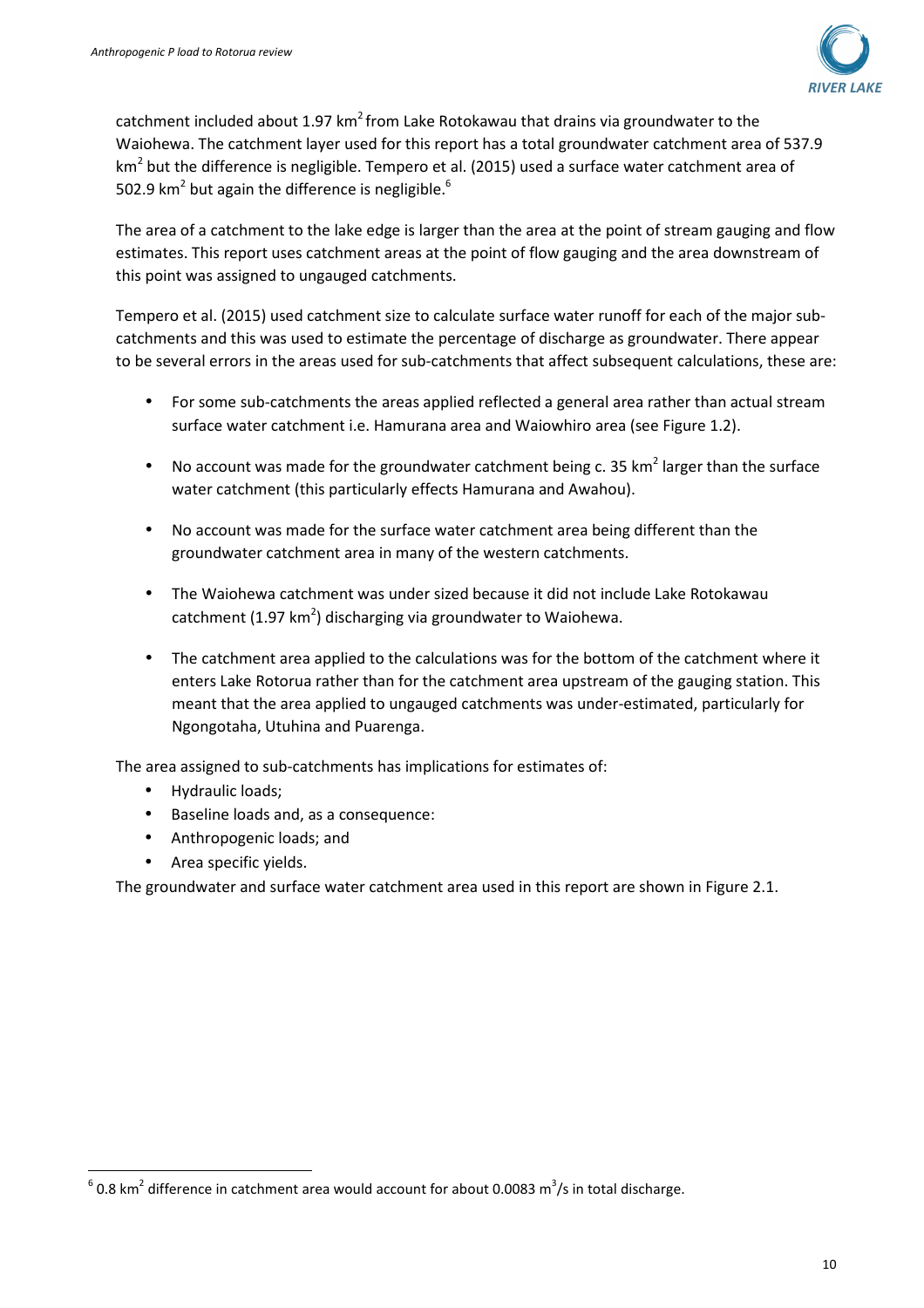



**Figure 2.1**: Lake Rotorua surface water catchment, groundwater catchment and the location of stream hydrology monitoring sites at the bottom of the catchments. Hamurana groundwater catchment extends over part of Hauraki and Awahou; Awahou groundwater catchment extends over part of Waimehia and Waiteti; Waiowhiro groundwater catchment extends over part of Ngongotaha and Utuhina.

### **2.4 Total hydraulic load**

#### **2.4.1 Water balance**

This report uses a water balance approach to determine the hydraulic load to Lake Rotorua for the time period 2007 to 2014 (inclusive). The hydraulic load from ungauged catchments was calculated as the residual after subtracting inflows (gauged streams (Q<sub>inflow</sub>)+ net rainfall to lake (rainfall evapotranspiration) from outflows (Ohau channel ( $Q<sub>ohau</sub>$ ), with an adjustment for any lake water storage/loss over the period, i.e. *Ungauged = (Qohau + E + ΔS) – (Qinflow + rainfall)*. The approach differs from Tempero et al. (2015) by using 8-year average data and by avoiding the need to apply an adjustment factor to match a model.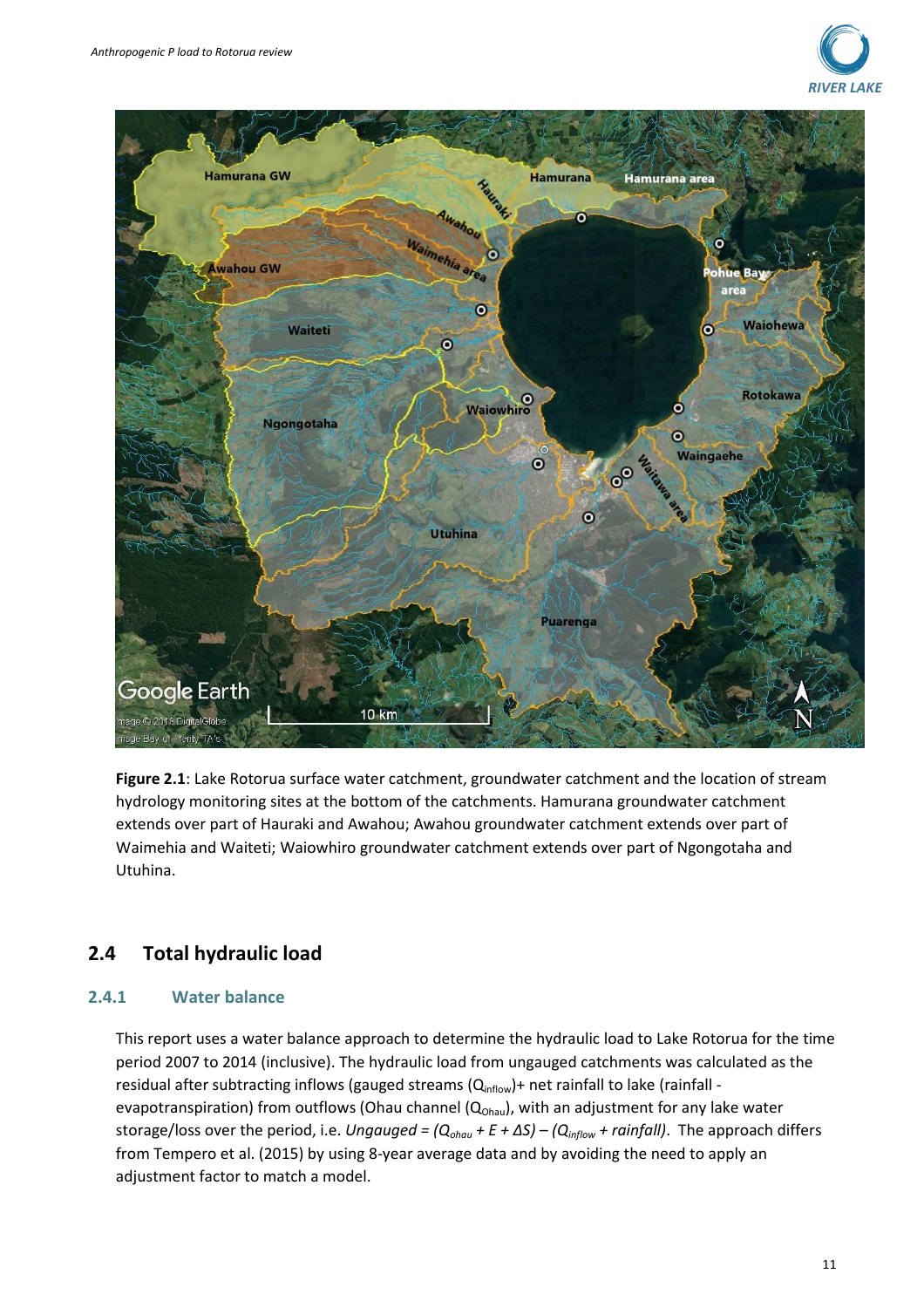

#### **2.4.2 Inflows from gauged catchments**

In this report we have used the same inflows for gauged catchments as used in Tempero et al. (2015), i.e. the average of daily mean flow for an 8-year period from 2007-2014. Near continuous gauging occurs on five streams, (NGA, UTU, PUA and WNG) - providing accurate data for about half the total hydraulic load to the lake. However, the other streams (HAM, AWA, WTT, WWH, WHE) are gauged approximately monthly so there is more uncertainty associated with these values.

Rutherford and Palliser (2014a) calculated the error for estimates of inflows to be in the range of 8 – 17%. The error around the estimate of outflows to be in the range of 2-7% (i.e. 16.5 +/- 0.3 – 1.2)<sup>7</sup>.

#### **2.4.3 Outflow down Ohau channel**

Tempero et al. (2015) used an 8-year time period from 2007-2014 during this period the average outflow down the Ohau channel was 17.87 m<sup>3</sup>/s (mean daily flow, BOPRC). This is higher than the longterm outflow down the Ohau channel (i.e. 16.5 m<sup>3</sup>/s over a 37 period from 1975-2010) (Rutherford and Palliser 2014). Over multiple years outflows are proportional to inflows, so using a period with higher than average outflows will provide a higher estimate of inflows compared to the long-term average. In this case, the 2007-2014 period over-estimates inflow loads by about 8.3% compared to the long-term average.

The proportion of flow from ungauged catchments appears to be consistent between years when using an 8-year rolling average. An analysis of the inflow / outflow data from 2005 to 2016 found that for an 8-year rolling average the residual of outflows (Ohau +  $E + \Delta S$ ) less continuously gauged inflows (rainfall, NGO, UTU, PUA, WNG) is very consistent at 51% of the outflow (+/- 0.007).

The water level in Lake Rotorua was 18mm lower on 31 December 2014 compared to 1 January 2007, this equates to an average flow over the eight-year period of 0.0035 m<sup>3</sup>/s. This amount was subtracted from the outflow, but the impact of the water level change was very small.

#### **2.4.4 Rainfall**

Net rainfall is the difference between total rainfall and evapotranspiration. Net rainfall to the lake is used as part of the mass balance calculations and in this report net rainfall is also used as a way to examine the hydrology of sub-catchments and differentiate flow between the ungauged subcatchments.

There is a large rain gradient across the catchment and across the lake. The north-western side of the catchment is wetter (annual rainfall up to about 2300mm/yr in the Mamaku range) while the southeastern side of the catchment is dryer (1500mm/yr near the airport). The rain gradient across the lake itself varies from about 1500mm/yr to 2000mm/yr (Figure 2.2).

Rainfall contour maps have been developed for the Rotorua catchment by Hoare (1980) and by Tait (reported in Rutherford et al. (2008), Rutherford and Palliser (2014a) and Rutherford 2016). Rutherford (2016) presents a rainfall contour map of long term average rainfall across the catchment based on a rainfall scaling factor (RF) derived from Hoare (1980) and long-term monitoring data from the airport and Dalbeth Road (averaged to provide a 'reference rainfall'). This was then used to estimate rainfall

l

 $7$  95% confidence intervals.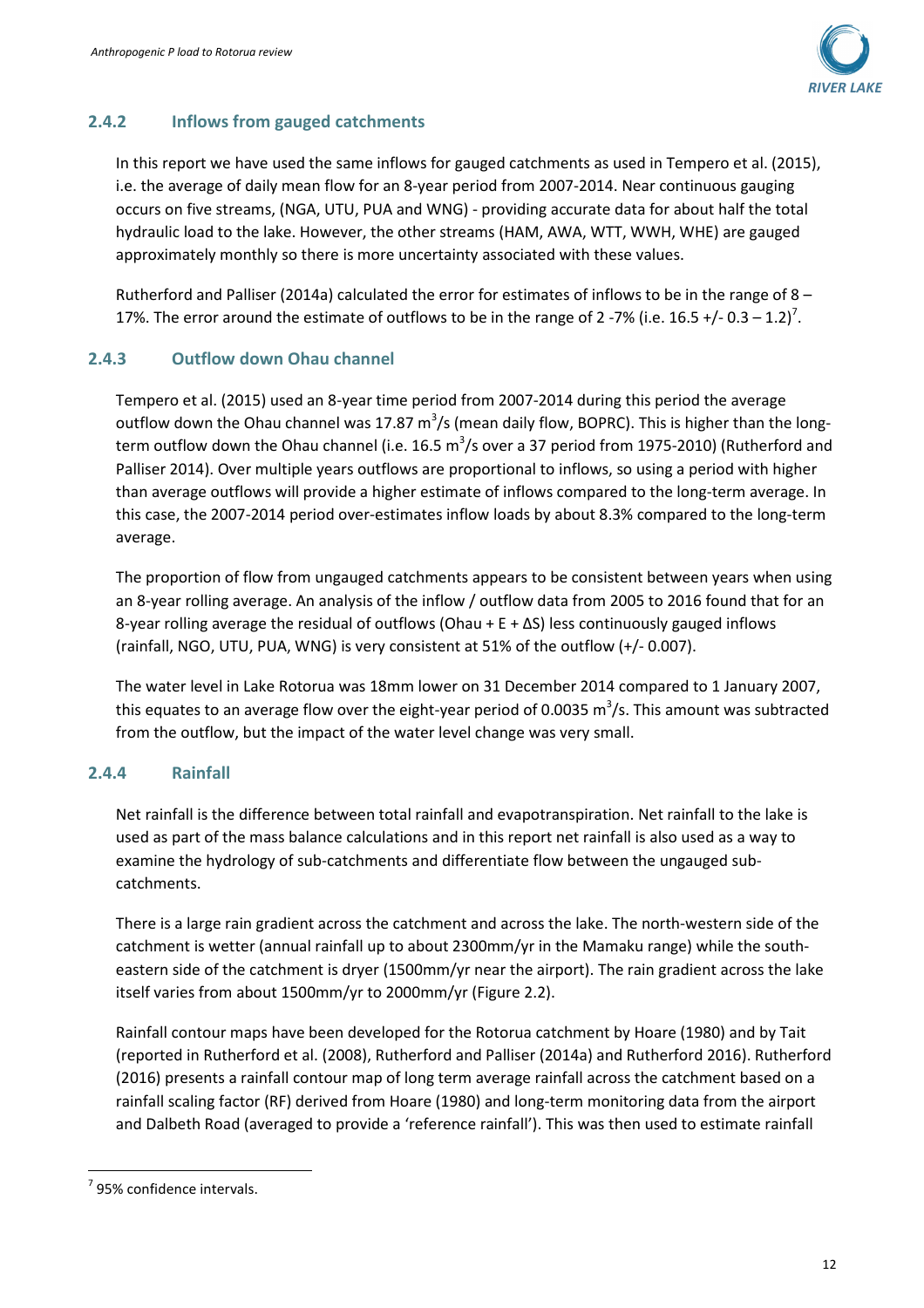

for each surface water sub-catchment.<sup>8</sup> The long-term reference rainfall was 1615mm/yr and the estimated rainfall for the lake was 1630mm/yr. $^{9}$  The estimated long-term rainfall for ungauged catchments was 1728mm/yr.

Rainfall at the airport for the period 2007-2014 was slightly less (99%) than the long-term average. This is surprising given that the Ohau channel outflow over this period was higher than the long-term average. The difference is probably within the margins of error, but it is possible that the rainfall pattern has changed over time since the work done to derive the rain contours, and more rain is falling on the lake or western catchments than is indicated by the airport site.

This report compares observed stream flows from gauged catchments with estimates based on net rainfall and catchment area. The rainfall was split between surface water and ground water catchments using the drainage factor (D) estimated by Rutherford (2016) (Table 3.2). Note that for most streams this drainage factor is higher than some previous estimates of about 53% rainfall reaching groundwater (see Morgenstern et al. 2015 and discussion below). The value of the drainage factor makes most difference when there is a difference between the size of the surface water and groundwater catchment areas; in catchments where this difference was largest (HAM, AWA, WTT), the higher drainage factor resulted in a much better match between calculated flows with the observed flows. However, it does raise the question of why these catchments require a high drainage factor to match observed and calculated flows and whether we need to revisit estimates of catchment size or rainfall.

The total rainfall applied was based on estimates in Tempero et al. (2015), however the rainfall for HAM, AWA was increased and the rainfall in WTT and NGO was decreased to reflect the recently revised groundwater catchment boundaries and the rainfall contour map in Rutherford (2016) (Figure 2.2).

#### **2.4.5 Evaporation**

l

In this report I have adopted the annual evapotranspiration (AET) values applied by Tempero et al. (2015). However, Tempero et al. (2015) appeared to have not accounted for AET from the lake surface. They assumed a rainfall of 1600mm/yr to the lake, AET of 0 and surface runoff of 3.96 m<sup>3</sup>/s (suggesting an implied AET of only 50mm/yr). The effect of this would be to underestimate the outflow. This may explain the need to apply a constant multiplier of 1.18 when calculating the flow from the ungauged catchments to minimise error between modelled water level and measured water level.

Average Penman open water evaporation at the airport for the 8-year period 2007-2014 was 794mm/yr (equivalent to 2.03 m<sup>3</sup>/s). Rutherford and Palliser (2014) used a lower estimate of evaporation (i.e. 637mm/yr = 1.63 m<sup>3</sup>/s). The reason for these differing estimates probably reflects the higher rainfall on the lake than at the relatively dry airport site. It is unlikely to be due to the different time periods because interannual variability because a rolling eight-year average (2003-2018) shows little variation in open water evaporation between years (range 781 to 794mm).

These differences in AET estimates from the lake surface would cause the estimate of flow from ungauged catchments to differ by about 0.4 m<sup>3</sup>/s (about 10% of 4.11 m<sup>3</sup>/s). In this report I have used

 $^8$  The extrapolation uncertainty for a given sub-catchment is about 5-10% (Rutherford et al. 2008).

 $^9$  Hoare 1980) estimated the average rainfall to the lake was 1.19 times the rainfall at the airport, which would equate to a long-term average of 1650mm/yr. For the purpose of understanding the sensitivity of rainfall on the lake, 100mm/yr of rain corresponds to 0.26 m<sup>3</sup>/s.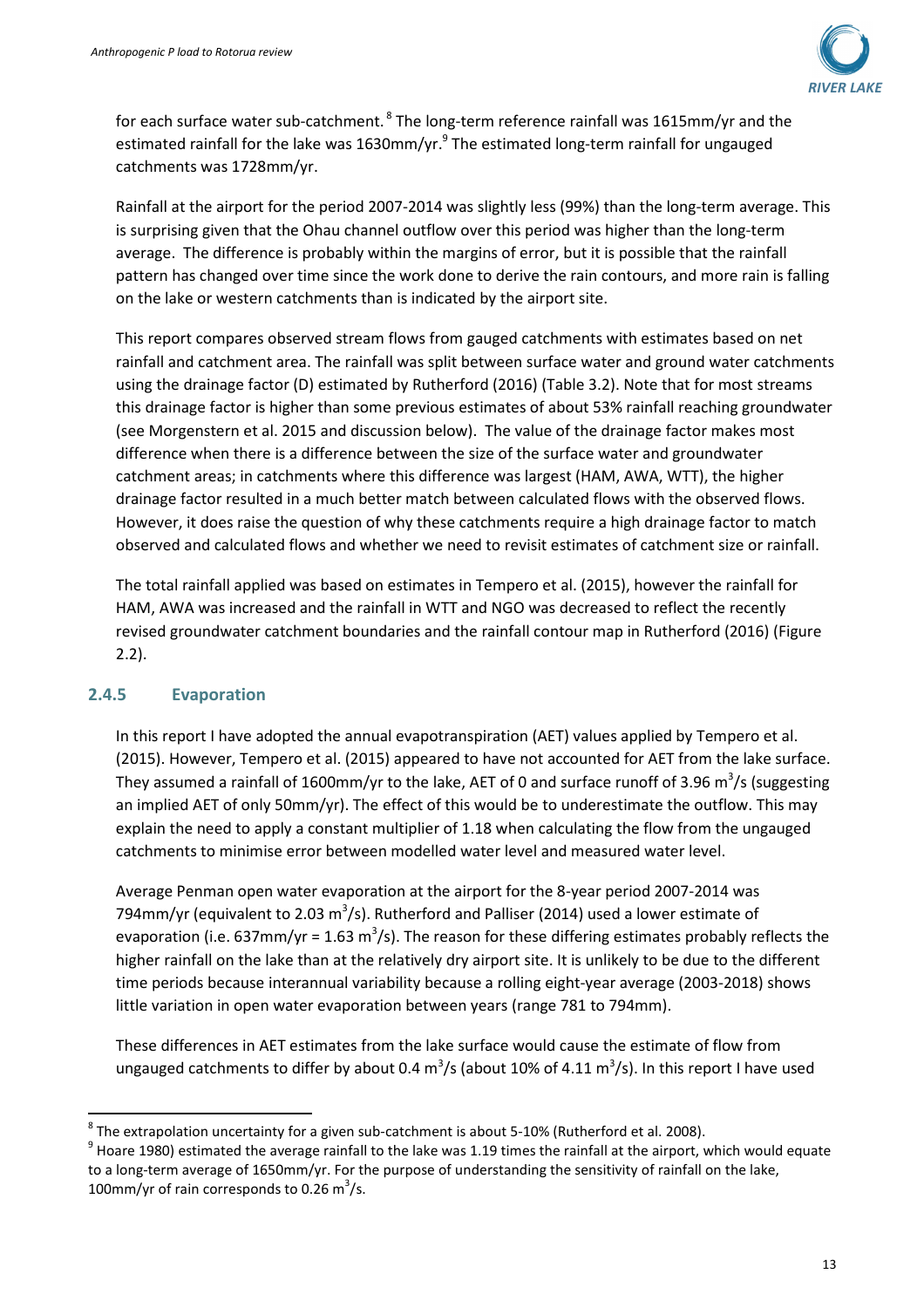

AET from the lake surface of 637 mm/yr as a best estimate (reflecting the higher rainfall on the lake) but also included a scenario assuming 794mm/yr.



**Figure 2.2**: Rainfall contours (30-year average 1981-2010), streams and monitoring sites (from Rutherford 2016).

### **2.5 Hydraulic load from ungauged sub-catchments**

The hydraulic load from ungauged catchments was calculated as the residual after subtracting inflows (gauged streams + net rainfall to lake) from outflows (Ohau channel). The total for ungauged catchments was apportioned to the ungauged sub-catchments in the same proportion as the flows for these sub-catchments as calculated from net rainfall and catchment area. The net rainfall was split between surface water and ground water catchments by the drainage factor (D) estimated for each catchment by Rutherford (2016) and a default drainage factor of 0.65 to 0.8 for the ungauged catchments. The drainage factor of 0.8 was used for ungauged parts of Hamurana (HAM), Hauraki, (HAU), Awahou (AWA), Waimehia and Waiteti (WTT) – reflecting high drainage factor required for the gauged catchments of HAM, AWA, and WTT (see above). This approach calculated a baseflow for Hauraki Stream of 7 L/s) which is similar to measured baseflow of Hauraki Stream (i.e. 5.1 L/s in Beyá et al. (2005) and 8 L/s from a spot measurement on 28 March 2018.

This method produced two estimates of flow from the ungauged catchments, one estimate based on net rainfall apportioned according to catchment size, and one adjusted to match the residual assigned to ungauged from the water balance calculation (residual method). The discharge calculated by the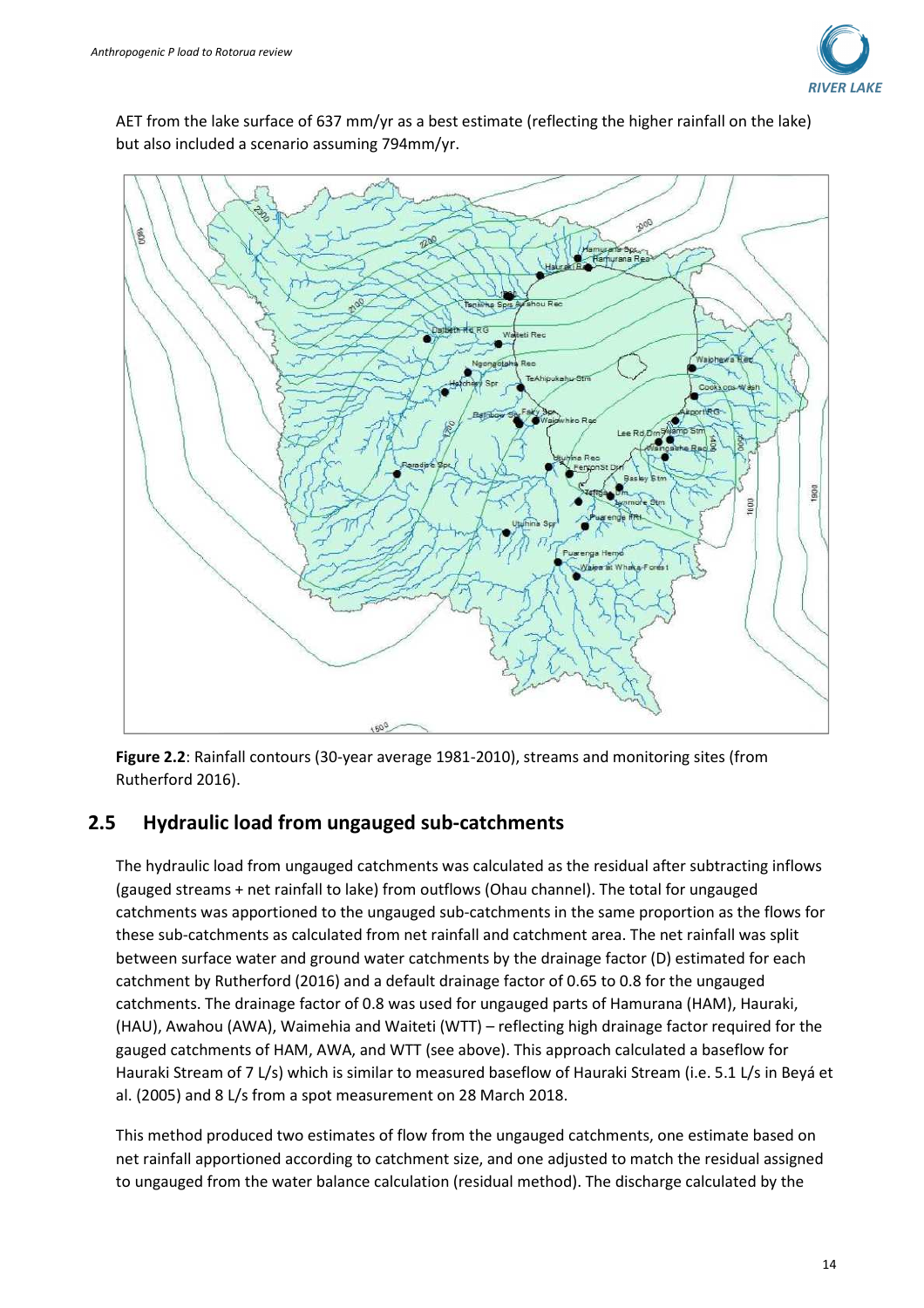

residual method was 1.61 times higher (1.24 m<sup>3</sup>/s higher) than the discharge estimated by the net rainfall method (discussed in section 3.1).

The rainfall assigned to each of the ungauged sub-catchments was estimated from the rainfall contour map of Hoare (1980).

### **2.6 Baseline P and anthropogenic P**

The anthropogenic P load was estimated as the difference between 'observed' P load and baseline P load. The baseline P load was strongly influenced by proportion of flow assigned to groundwater – particularly for DRP where the baseline contribution groundwater is higher than for surface water. We applied revised estimates of percent groundwater to calculate baseline P and anthropogenic P.

The 'observed P load' was adopted from Tempero et al. (2015), with an adjustment factor of 0.8 made to the ungauged catchment to reflect the lower hydraulic load of our 'best estimate'<sup>10</sup>. An additional adjustment was done to account for geothermal inputs as discussed below. The modelled P concentrations applied to groundwater and surface water were adopted from Tempero et al. (2015).

The analysis in this report uses estimates of percent groundwater contribution as determined by Rutherford (2016). This is termed 'slow flow' or 'drainage fraction' that is routed to streams via groundwater. Rutherford (2016) estimated 'slow flow' by baseflow separation of daily average flows measured in the major streams, it was calculated as the average of the minimum stream flows in each four-month period. The 'slow flow' calculated in this way reflects what is measured at the bottom of the catchment - it will under-estimate what actually drains to groundwater if the groundwater emerges downstream of the gauging site.

The terms 'slow flow' and 'drainage factor' are often used interchangeably, but in this report the term drainage factor' (D) refers to an area-specific drainage, while 'slow flow' accounts of differences in the size of the groundwater and surface water catchments and can be calculated from stream flow measurements.

In this report, two estimates of D are applied in order to split the ratio of surface water to groundwater used to calculate the baseload. The first estimate, 'D1', uses the 'slow flow' estimated by Rutherford 2016) for gauged catchments (see Table 3.2). For ungauged catchments, the D values applied were 0.45 for urban catchments, 0.8 for north-western catchments and 0.65 for all other catchments. This resulted in an area-weighted D for ungauged catchments of 0.62.

The second estimate, 'D2', assumed a specific drainage factor (D) for each catchment of 0.5 (0.45 for urban areas) which was then weighted by the relative groundwater catchment area.<sup>11</sup> This resulted in an area-weighted D for ungauged catchments of 0.42.

## **2.7 Geothermal inputs**

Geothermal inflows enter Lake Rotorua from the southern and eastern side of the lake. Geothermal water enters direct to the lake via springs (e.g. Polynesian Pools area, Kuirau Park and Ohinemutu) and

 <sup>10</sup> The best estimate ungauged load (3.28 m<sup>3</sup>/s) divided by the estimate by Tempero et al. (2015) of ungauged load  $(4.11 \text{ m}^3/\text{s})$ . e.g. 'Obs. TP load' for ungauged catchments adjusted from 13.44 t/yr to 10.73 t/yr.

 $11$  See Morgenstern et al. 2015.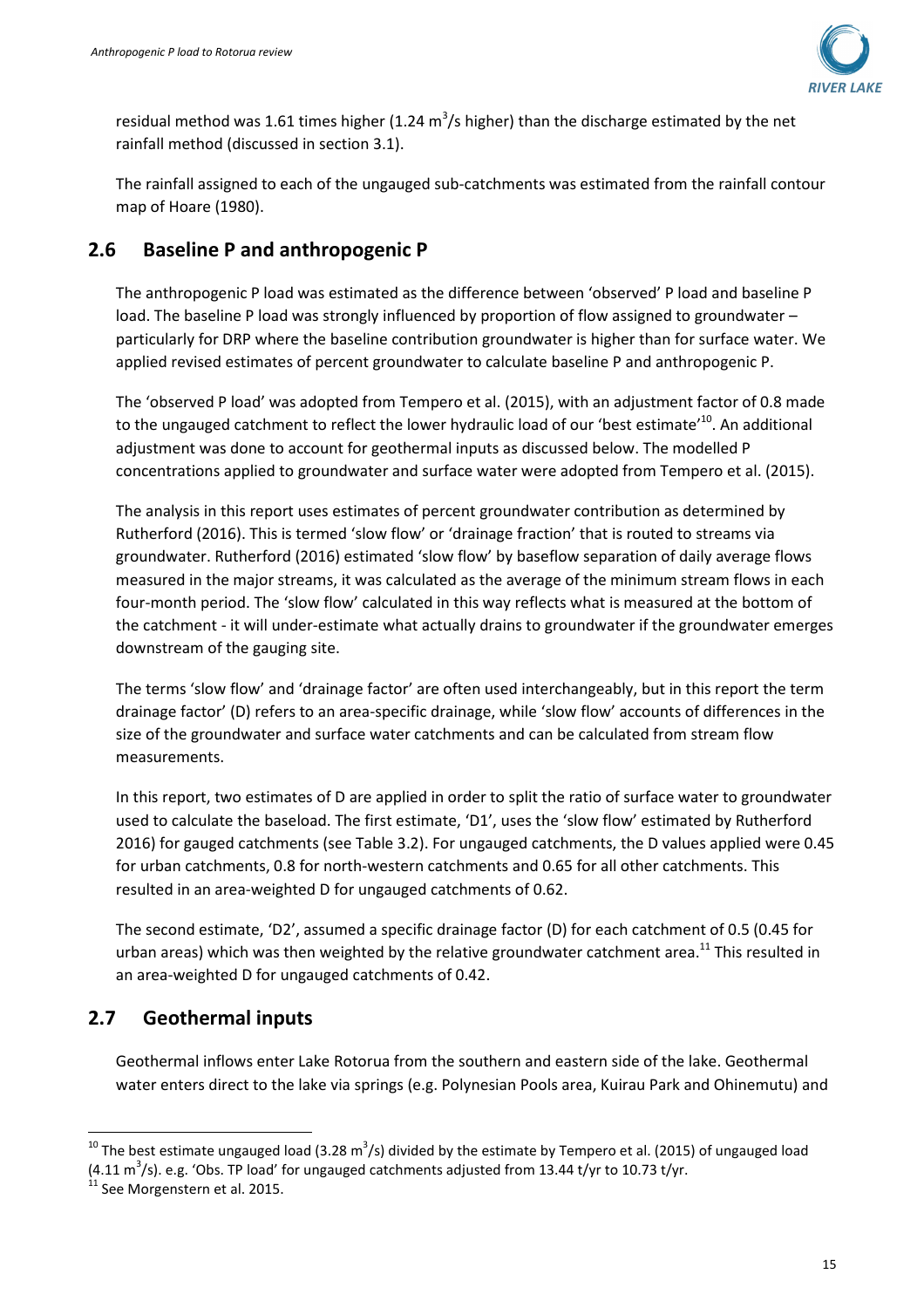

upwelling (e.g. Sulphur Bay, Te Ruapeka Bay), and via the Puarenga Stream (Whakarewarewa field) and the Waiohewa River (Tikitere field).

Most N in geothermal fluid is in the form of total ammonia. The Rotorua geothermal field (Rotorua inputs and Puarenga Stream) has relatively low in total ammonia (about 0.89 mg N/L). In contrast, the Tikitere field (Waiohewa Stream) mostly has high in total ammonia (ca. 50 mg N/L). The TN concentration of geothermal fluid to the Puarenga River appears to be only a little higher than the river upstream (White et al. 2004).

Geothermal fluid contains dissolved P in similar concentrations to the surrounding groundwater and this precipitates to insoluble minerals such as apatite when released to surface waters (White et al. 2004). Geothermal fluid can contain substantial aluminium that can also bind P (Martin et al. 2000) and this may be occurring in Sulphur Bay. Tikitere field has a TP concentration at source of about 0.1 mg/L. A similar concentration is likely in the Whakarewarewa field, but there is a paucity of data (Dine 2004 in White et al. 2004).

This report assigns geothermal loads based on the estimates in White et al. (2004) (see Table 2.2). White et al. (2004) reviewed and updated previous estimates of geothermal inflows to Lake Rotorua (e.g. Donovan and Donovan 2003, Dine 2004, Burns 1999, Glover 1992) and used additional monitoring data to provide a best estimate of geothermal inputs to the lake.<sup>12</sup>

Over half (58%) of the geothermal inflows to the lake are estimated to enter directly via the lake bed (estimated by Glover (1992) as the residual from the lake's chloride flux). The total fraction of geothermal fluid in the Puarenga River at FRI is likely to be about 7% of the mean flow, i.e. about 125  $L/s$ .

In this report, I have used the flux of geothermal fluid to better apportion the natural P load between dissolved and particulate fractions. All P from geothermal inputs was assumed to be in the particulate form after entering surface water, so the estimated geothermal load from the Puarenga (0.4 t/yr), and Waiohewa (0.09 t/yr) was subtracted from the DRP calculations. No change was made to the total P load in these catchments because the P in geothermal fluids was assumed to be sourced from the surrounding groundwater.

For estimates of DRP from ungauged catchments, the 'observed DRP load' and 'baseline DRP load' were both reduced by about 29% (multiplied by 0.71). This is the fraction of the ungauged hydraulic load that was estimated to come from geothermal sources (i.e. 0.95 m<sup>3</sup>/s / 3.28 m<sup>3</sup>/s = 0.29). As discussed above, it was assumed that all P from geothermal inputs would rapidly convert to a particulate form after entering surface water (White et al. 2004).

Geothermal inputs are estimated to provide about 2.5 t/yr P from ungauged streams near Rotorua city (about 792 L/s). This amount was added to the baseline load for ungauged catchments. No change was made to the TP 'observed' load because this estimate for the ungauged catchments already included any additional volume that geothermal inputs might contribute and the mean TP concentration used in the calculations (0.104 g/m<sup>3</sup>) was similar to that found in geothermal fluid. The non-geothermal component of ungauged catchments was adjusted accordingly by subtracting the estimated volume of

 $12$  The estimate of geothermal inflows by White et al. (2004) is considerably less than some previous estimates (e.g. 67.3 t/y TN and 5.6 t/yr TP estimated by Donovan and Donovan 2003). This is because of errors in some of the previous estimates.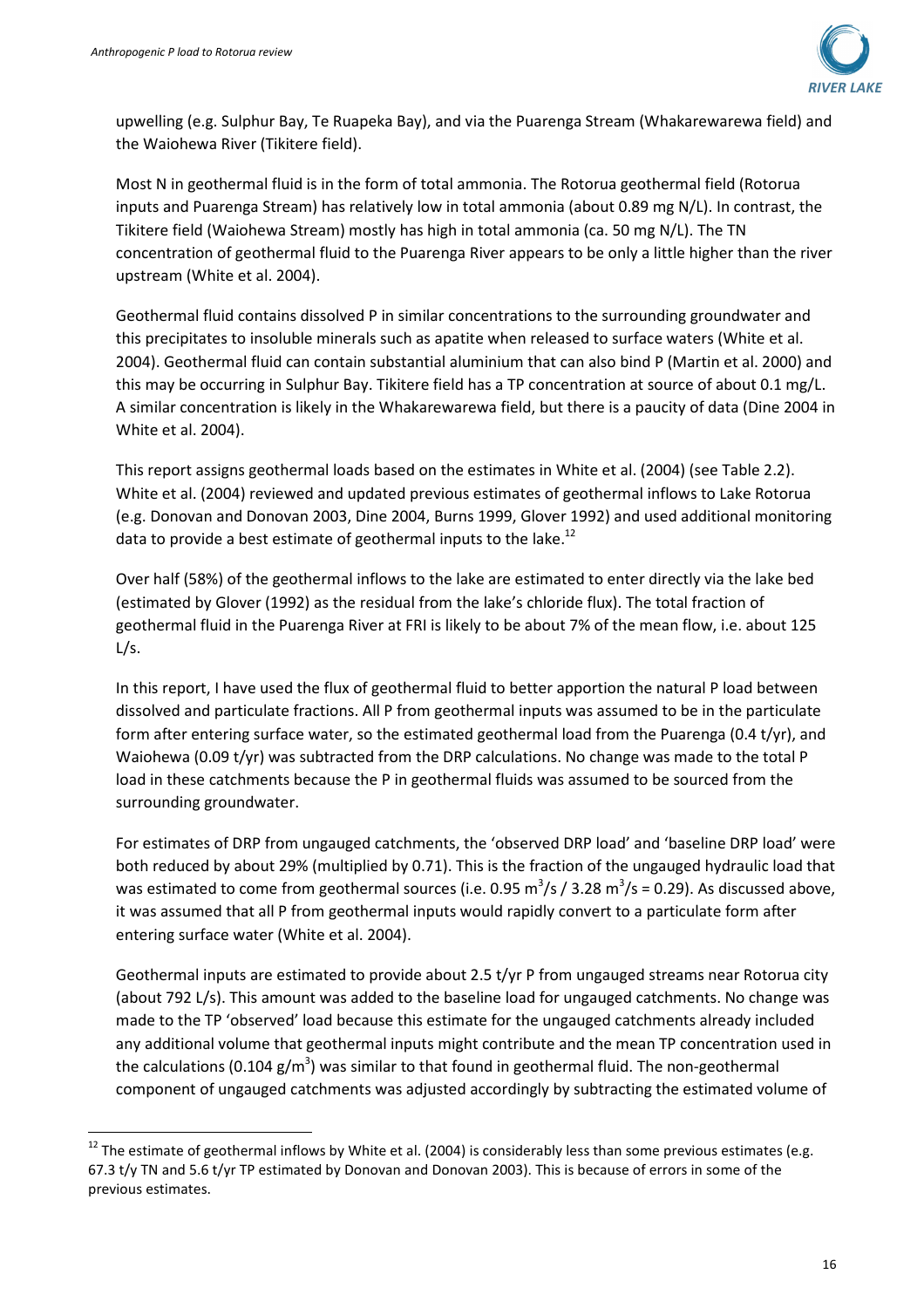

geothermal inputs (0.792 m<sup>3</sup>/s) from the best-estimate of discharge (i.e. 3.28 m<sup>3</sup>/s - 0.792 m<sup>3</sup>/s = 2.49  $m^3/s$ ).

**Table 2.2**: Total nitrogen and phosphorus inputs to Lake Rotorua (adapted from White et al. 2004). Flows are back calculated from load assuming a TP concentration of 0.1 mg/L.

|                         |                           | <b>TP Flux</b> | <b>TN Flux</b> | <b>Flow</b> |
|-------------------------|---------------------------|----------------|----------------|-------------|
| Location                | sub-catchment             | (t/year)       | (t/year)       | (L/s)       |
| Waiohewa (Tikitere)     | Waiohewa                  | 0.09           | 27             | 29          |
| Rotokawa                | n.a                       | unknown        | unknown        |             |
| Puarenga u/s FRI        | Puarenga gauged           | 0.4            | 3.4            | 127         |
| Puarenga d/s FRI        | Puarenga ungauged         | 0.38           | 3.2            | 120         |
| Rotorua thermal streams | Rotorua urban "ungauged"  | 0.42           | 1.39           | 133         |
| Rotorua "unmeasured"    | Direct to lake "ungauged" | 1.7            | 11             | 539         |

Flow back calculated from load assuming a mean TP concentration of 0.1 mg/L.

**Note**: It is possible that the Waingaehe Stream has a geothermal component as it is located closed to the Rotokawa geothermal area and has elevated concentrations of chloride and sulphate. However, it has not been quantified or confirmed.

## **3 Results**

#### **3.1 Hydraulic load**

The largest inflows to Lake Rotorua come from rainfall, ungauged catchments (which includes direct groundwater inputs) and Hamurana spring (Figure 3.1). The water balance developed for Lake Rotorua assigns the residual of inflows and outflows to ungauged catchments which includes direct groundwater inputs (Table 3.1). The best-estimate is 3.28 m<sup>3</sup>/s of flow from ungauged catchments. The estimate for ungauged catchments is sensitive to the amount of net rainfall estimated to fall on the lake (i.e. total rainfall less evapotranspiration from the lake), so the scenario with a higher evapotranspiration from the lake estimated more water being assigned to ungauged catchments (i.e. 3.68 m<sup>3</sup>/s).

Table 3.2 compares the observed discharge from gauged streams with and estimated flow based on rainfall and catchment area, using a drainage factor (D) to assign net rainfall to the surface water and groundwater catchments. Overall the estimated flow from gauged catchments was very close to the observed (i.e. within 2%). The estimates based on rainfall underestimated observed flow from the Awahou and Waingaehe catchments (86% and 66% of observed respectively). This may be due to under-estimates of rainfall or additional groundwater inputs to these streams, or error associated with the way flow was extrapolated from monthly gauging.

Flow estimates for ungauged catchments based on net rainfall were considerably less than the flow estimated from the water balance approach, i.e. 2.04  $\text{m}^3\text{/s}$  compared to 3.28  $\text{m}^3\text{/s}$  (Table 3.2 and Table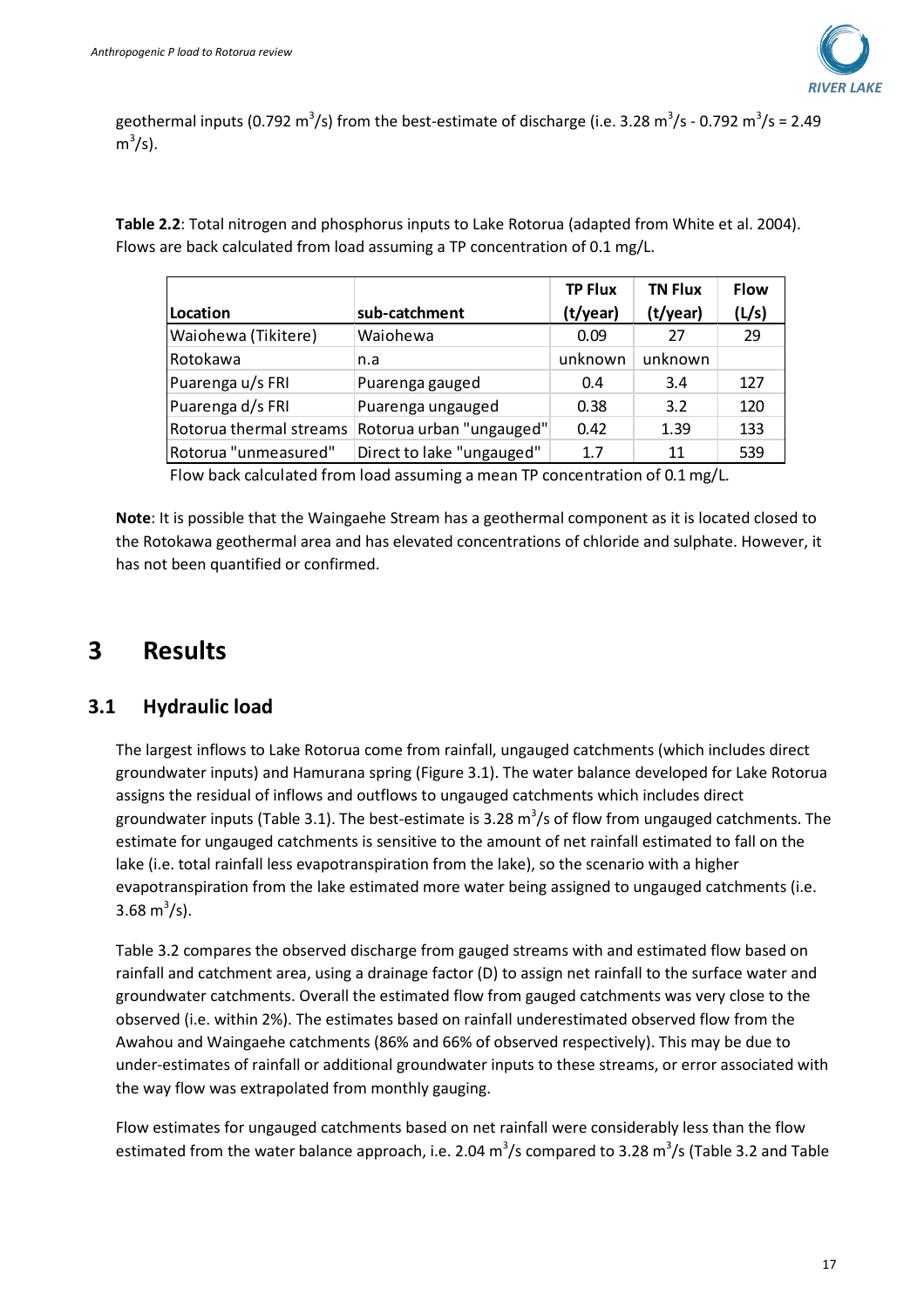

3.3).<sup>13</sup> This contrasts with the close match for gauged catchments and suggest either the water balance over-estimates residual flow, net rainfall is under-estimated from the ungauged catchments, or that there are additional groundwater contributions that cannot be explained by net rainfall to the Rotorua catchment.

Geothermal inputs from the Rotorua area from thermal springs or direct to the lake were estimated to be about 0.79 m<sup>3</sup>/s – much of the difference between a water balance estimated and net rainfall estimate. <sup>14</sup> Only 0.3 m<sup>3</sup>/s of this geothermal input from the Rotorua town area can be explained by rainfall on the ungauged catchments near Rotorua or by loss of groundwater from the Utuhina or Puarenga catchments.<sup>15</sup> If estimates of geothermal inputs are correct then this suggests that some of the water in geothermal inputs (about 0.49m<sup>3</sup>/s) to the lake may be sourced from outside the catchment or from higher rainfall parts of the catchment.

There is considerable uncertainty around apportioning slow flow and quick flow in the ungauged catchments. Rain recharge of groundwater around Rotorua area can account for only one third of the estimated geothermal input from Rotorua area, so the proportion of flow attributed to slow flow may in fact be about 0.49m<sup>3</sup>/s higher and the proportion attributed to quick flow may be 0.49m<sup>3</sup>/s lower.

The sub-catchments that contribute most to ungauged is Rotokawa area, Hamurana area, Waitawa area, Waimehia area and Hauraki Stream. These sub catchments represent about 65% of the ungauged catchments by virtue of their size.

Rutherford and Palliser (2014) noted that runoff coefficients based on surface water catchments were high in the HAM, AWA and WWH streams because they receive groundwater from outside their catchment. Conversely, Rutherford and Palliser (2014a) found that the NGO and WTT catchments had surprisingly low runoff when expressed as a fraction of rainfall, they suggested that the catchments had net groundwater losses or that the rainfall was over-estimated in these catchments. This is consistent with our analysis that found calculated flows in these two catchments approximately matching observed flows when we account for the smaller size of the groundwater catchment compared to the surface water catchment (i.e. groundwater losses).

l

<sup>&</sup>lt;sup>13</sup> When a drainage factor of 0.5 was applied to all ungauged catchments then the discharge calculated by the rainfall method was 2.29 with 41% was slow flow (i.e. average area-weighted D of 0.41).

 $14$  See Table 2.2.

<sup>&</sup>lt;sup>15</sup> Net rainfall assigned to groundwater for ungauged portions of Rotorua, Utuhina and Puarenga is 0.145 m<sup>3</sup>/s (Table 3.3). Estimates for flows to Utuhina and Puarenga Streams based on net rainfall are 0.15 m<sup>3</sup>/s higher than the combined observed flow (Table 3.2)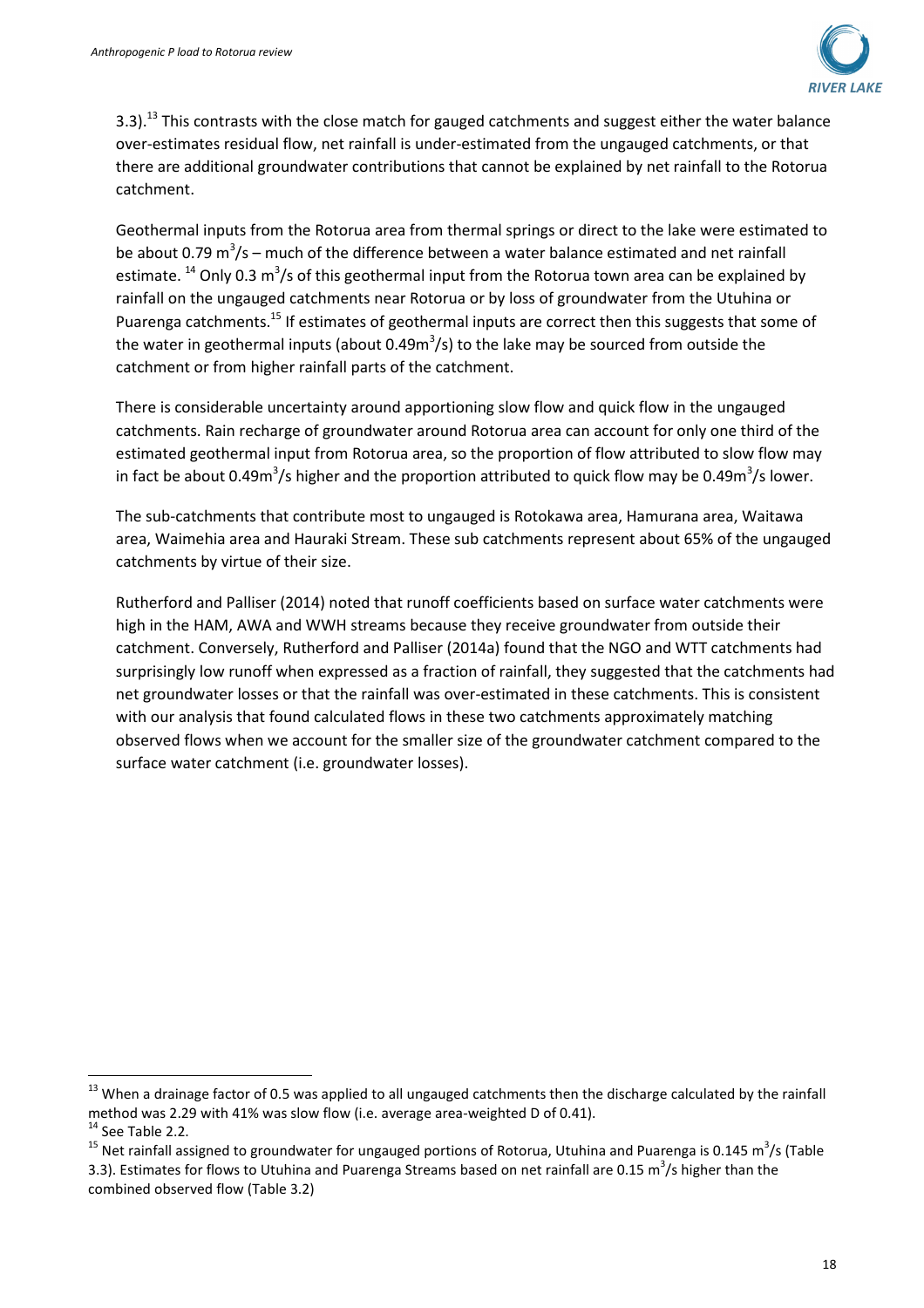

**Table 3.1**: Water balance calculation to estimate flow from ungauged catchments for period 2007- 2014. The scenarios of 'Low E' and 'high E' are for evapotranspiration from the lake of 637 mm/yr and 794 mm/yr respectively. Rainfall to lake of 1630 mm/yr. Gauged inflows from Tempero et al. (2015).

|                 | <b>Catchment</b>     | Discharge $(m^3/s)$<br>Low E scenario | Discharge $(m^3/s)$<br><b>High E scenario</b> |  |  |  |  |
|-----------------|----------------------|---------------------------------------|-----------------------------------------------|--|--|--|--|
|                 | Hamurana             | 2.57                                  | 2.57                                          |  |  |  |  |
|                 | Awahou               | 1.69                                  | 1.69                                          |  |  |  |  |
|                 | Waiteti              | 1.23                                  | 1.23                                          |  |  |  |  |
| Gauged in-flows | Ngongotaha           | 1.84                                  | 1.84                                          |  |  |  |  |
|                 | Waiowhiro            | 0.31                                  | 0.31                                          |  |  |  |  |
|                 | Utuhina              | 1.81                                  | 1.81                                          |  |  |  |  |
|                 | Puarenga             | 1.95                                  | 1.95                                          |  |  |  |  |
|                 | Waingaehe            | 0.27                                  | 0.27                                          |  |  |  |  |
|                 | Waiohewa             | 0.38                                  | 0.38                                          |  |  |  |  |
|                 | Rainfall to lake     | 4.166                                 | 4.166                                         |  |  |  |  |
|                 | <b>Ungauged</b>      | 3.28                                  | 3.68                                          |  |  |  |  |
|                 | <b>Evaporation E</b> |                                       |                                               |  |  |  |  |
| out-flows       | from lake            | 1.63                                  | 2.03                                          |  |  |  |  |
|                 | ΔS                   | $-0.004$                              | $-0.004$                                      |  |  |  |  |
|                 | Ohau discharge       | 17.87                                 | 17.87                                         |  |  |  |  |

Table 3.2: Water inflows to Lake Rotorua. D = Drainage Factor used for calculations (% slow flow from Rutherford (2016)). Observed (Obs.) discharge is for period the 2007-2014 (Tempero et al. 2015). The 'flow best estimate' uses a flow for ungauged derived from a water balance calculation.

|                       |           |                    |                    | SW area            | <b>GW</b> area     |          |            |      | Calc.     | Calc.               | Calc.     | <b>Flow</b> |
|-----------------------|-----------|--------------------|--------------------|--------------------|--------------------|----------|------------|------|-----------|---------------------|-----------|-------------|
|                       | Obs.      | <b>SW</b>          |                    | u/s                | u/s                |          |            |      | Quick     | Slow                | Total     | <b>Best</b> |
|                       | discharge | area               | GW area            | gauging            | gauging            | rainfall | <b>AET</b> |      | flow      | flow                | flow      | Est.        |
| <b>Catchment</b>      | $(m^3/s)$ | (km <sup>2</sup> ) | (km <sup>2</sup> ) | (km <sup>2</sup> ) | (km <sup>2</sup> ) | mm/yr    | mm/yr      | D    | $(m^3/s)$ | (m <sup>3</sup> /s) | $(m^3/s)$ | $(m^3/s)$   |
| Hamurana              | 2.57      | 2.8                | 66.6               | 2.8                | 66.6               | 2200     | 856        | 0.92 | 0.010     | 2.61                | 2.62      |             |
| Awahou                | 1.69      | 19.5               | 38.6               | 16.6               | 38.6               | 2100     | 838        | 0.88 | 0.08      | 1.36                | 1.44      |             |
| Waiteti               | 1.23      | 61.9               | 34.0               | 60.4               | 34.0               | 1900     | 859        | 0.79 | 0.42      | 0.89                | 1.31      |             |
| Ngongotaha            | 1.84      | 76.9               | 61.3               | 73.4               | 57.8               | 1800     | 895        | 0.68 | 0.67      | 1.13                | 1.80      |             |
| Waiowhiro             | 0.31      | 13.6               | 20.6               | 7.5                | 14.5               | 1715     | 930        | 0.62 | 0.07      | 0.22                | 0.29      |             |
| Utuhina               | 1.81      | 61.0               | 70.0               | 57.6               | 66.5               | 1900     | 942        | 0.67 | 0.58      | 1.35                | 1.93      |             |
| Puarenga              | 1.95      | 82.1               | 76.1               | 77.0               | 70.9               | 1800     | 946        | 0.63 | 0.77      | 1.21                | 1.98      |             |
| Waingaehe             | 0.27      | 11.1               | 11.8               | 9.7                | 10.4               | 1450     | 895        | 0.84 | 0.03      | 0.15                | 0.18      |             |
| Waiohewa              | 0.38      | 13.7               | 13.7               | 13.7               | 13.7               | 1750     | 881        | 0.62 | 0.14      | 0.23                | 0.38      |             |
| Total gauged          | 12.05     | 342.7              | 392.6              | 318.7              | 373.0              |          |            |      | 2.77      | 9.16                | 11.93     | 12.05       |
| <b>Total ungauged</b> |           |                    |                    | 103.3              | 84.1               | 1670     | 888        | 0.62 | 0.77      | 1.27                | 2.04      | 3.28        |
| Net rainfall to lake  |           | 80.8               |                    | 80.8               | 80.8               | 1631     | 637        |      |           |                     | 2.54      | 2.54        |
| <b>TOTAL</b>          |           |                    |                    | 502.8              | 537.9              |          |            |      |           |                     | 16.51     | 17.87       |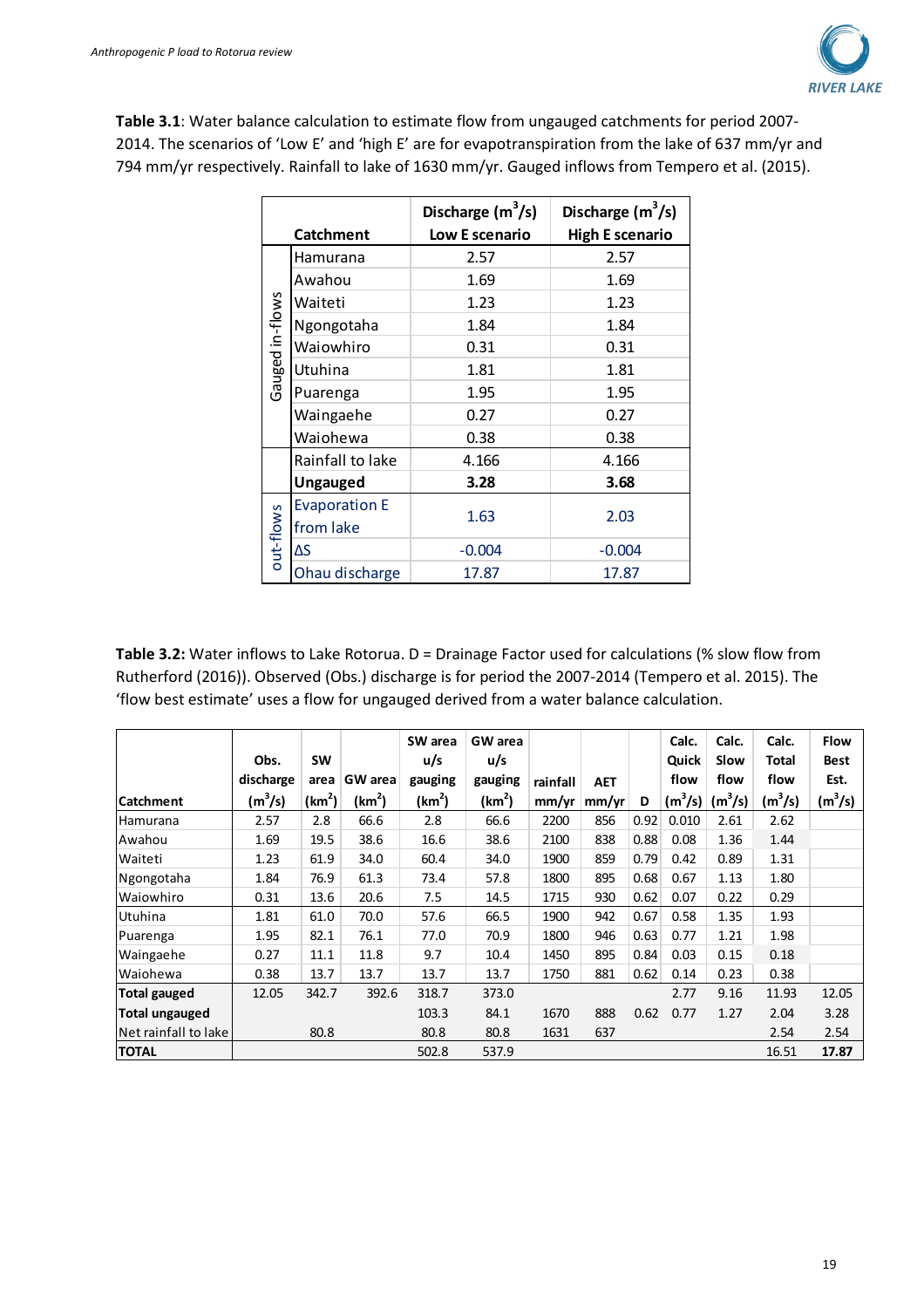

**Table 3.3**: Water inflows to Lake Rotorua estimated for ungauged sub-catchments. D = Drainage Factor used for calculations. The 'flow best estimate' applies a multiplier of *ca*.1.61 so that the total ungauged flow matches the residual of 3.28 m<sup>3</sup>/s that was derived from the water balance calculation.

|                             |                    |                    |          |            |      | Calc.     | Calc.     | Calc.        | <b>Flow</b>   |
|-----------------------------|--------------------|--------------------|----------|------------|------|-----------|-----------|--------------|---------------|
|                             | SW area            | <b>GW</b> area     |          |            |      | Quick     | Slow      | <b>Total</b> | <b>Best</b>   |
|                             | ungauged           | ungauged           | rainfall | <b>AET</b> |      | flow      | flow      | flow         | Est.          |
| <b>Ungauged catchments</b>  | (km <sup>2</sup> ) | (km <sup>2</sup> ) | mm/yr    | mm/yr      | D    | $(m^3/s)$ | $(m^3/s)$ | $(m^3/s)$    | $\rm (m^3/s)$ |
| Hamurana                    | 13.24              | 9.08               | 1950     | 855        | 0.80 | 0.092     | 0.252     | 0.344        | 0.555         |
| Hauraki                     | 12.63              | 0.26               | 2000     | 838        | 0.80 | 0.093     | 0.008     | 0.101        | 0.324         |
| Awahou Point                | 0.37               | 0.37               | 1940     | 838        | 0.80 | 0.003     | 0.010     | 0.013        | 0.019         |
| Awahou                      | 2.95               | 1.75               | 1900     | 838        | 0.80 | 0.020     | 0.047     | 0.067        | 0.113         |
| Waimehia                    | 9.43               | 2.63               | 1960     | 855        | 0.80 | 0.066     | 0.074     | 0.140        | 0.296         |
| Waiteti                     | 1.50               | 1.50               | 1750     | 855        | 0.80 | 0.009     | 0.034     | 0.043        | 0.062         |
| Ngongotaha                  | 3.54               | 3.54               | 1700     | 895        | 0.65 | 0.032     | 0.059     | 0.090        | 0.131         |
| Ngongotaha town             | 0.47               | 0.47               | 1700     | 895        | 0.45 | 0.007     | 0.005     | 0.012        | 0.017         |
| Waiowhiro                   | 6.11               | 6.11               | 1600     | 930        | 0.45 | 0.071     | 0.058     | 0.130        | 0.188         |
| Utuhina                     | 3.45               | 3.45               | 1600     | 942        | 0.65 | 0.025     | 0.047     | 0.072        | 0.104         |
| Rotorua city                | 2.67               | 2.67               | 1600     | 920        | 0.45 | 0.032     | 0.026     | 0.058        | 0.083         |
| Puarenga                    | 5.14               | 5.14               | 1600     | 946        | 0.65 | 0.037     | 0.069     | 0.107        | 0.155         |
| Waitawa Lynmore Stm         | 3.35               | 3.35               | 1450     | 900        | 0.65 | 0.020     | 0.038     | 0.058        | 0.085         |
| Waitawa Baisley Stm         | 3.91               | 3.91               | 1450     | 900        | 0.65 | 0.024     | 0.044     | 0.068        | 0.099         |
| Waitawa                     | 2.76               | 8.82               | 1450     | 900        | 0.65 | 0.017     | 0.100     | 0.117        | 0.151         |
| Waingaehe                   | 1.36               | 1.36               | 1420     | 895        | 0.65 | 0.008     | 0.015     | 0.023        | 0.033         |
| Rotokawa                    | 24.75              | 24.05              | 1490     | 890        | 0.65 | 0.165     | 0.297     | 0.462        | 0.672         |
| Waiohewa                    | 0.00               | 0.00               | 1600     | 880        | 0.65 | 0.000     | 0.000     | 0.000        | 0.000         |
| Pohue Bay                   | 4.28               | 4.28               | 1650     | 890        | 0.65 | 0.036     | 0.067     | 0.103        | 0.150         |
| Island                      | 1.35               | 1.35               | 1580     | 890        | 0.65 | 0.010     | 0.019     | 0.029        | 0.043         |
| <b>Total for 'ungauged'</b> | 103.3              | 84.1               | 1670     | 887.6      |      | 0.77      | 1.27      | 2.04         | 3.28          |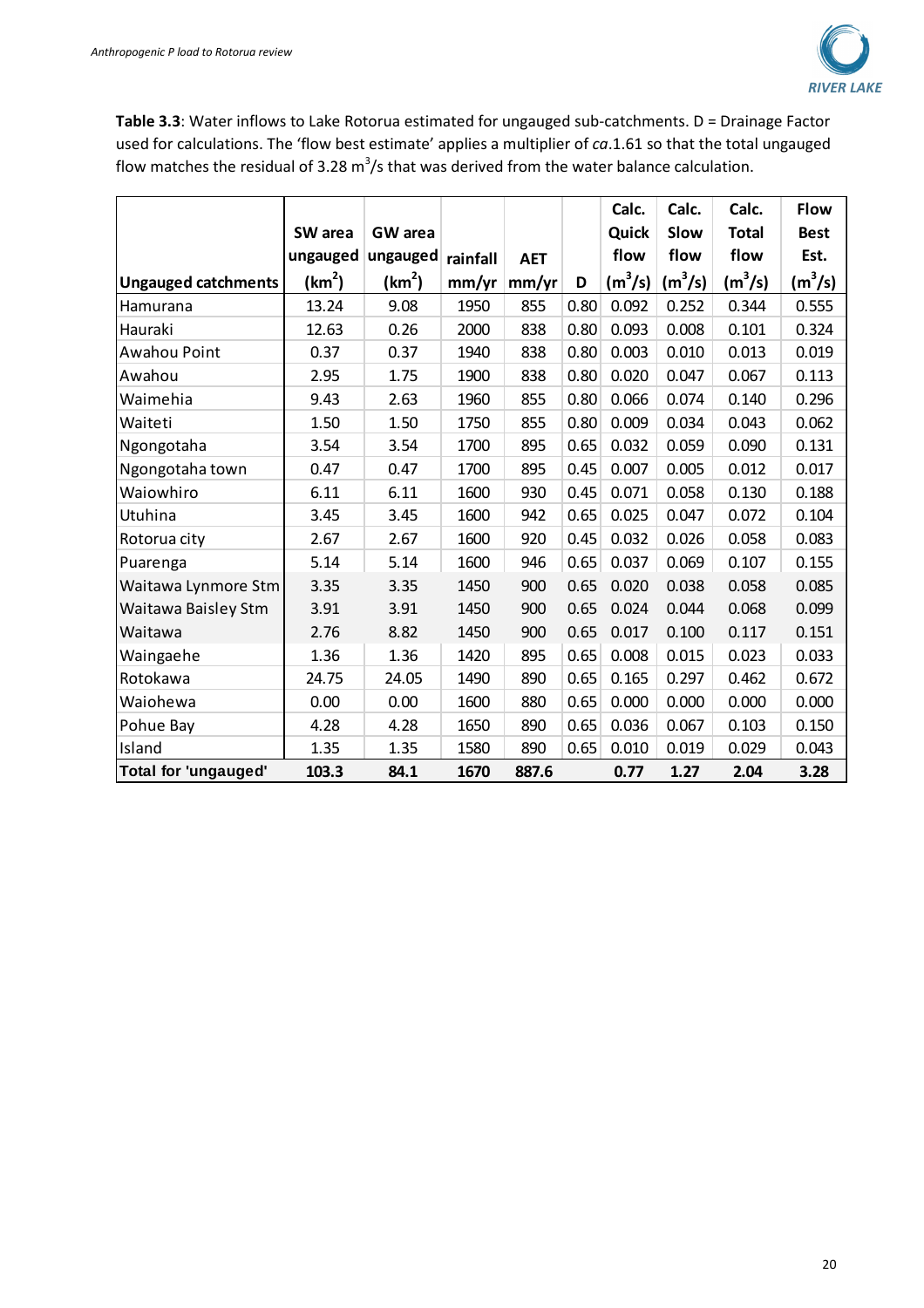



**Figure 3.1**: Inflow to Lake Rotorua from sub-catchments (2007-2014) indicating component of the total flow as quick flow, slow flow and any geothermal component of slow flow. Negative error bars assume a drainage factor of 0.5 weighted by relative groundwater catchment area (see D2 in Table 3.4). The range highlights the uncertainty around apportioning slow flow and quick flow in the ungauged catchments.

#### **3.2 Phosphorus load**

l

The estimated P load to Lake Rotorua was 46.0 t/yr as TP and 24.7 t/yr as DRP (Table 3.4). This is slightly less than the total TP load estimated by Tempero et al. (2015) (48.7 t/yr) because of differences in estimates of hydraulic load from ungauged streams. If the higher flow estimate for ungauged was applied (2.68 m<sup>3</sup>/s based on the high estimate of evapotranspiration from the lake) than the total P load to the lake would be 47.9 t/yr. The phosphorus from sub-catchments strongly mirrors the water inflows and the split between slow flow and fast flow (groundwater and surface water) (Figure 3.2).

The load of anthropogenic P was estimated to be 18.1 to 20.7 t/yr (39% - 45%) and 3.8 to 6 t/yr (19% - 24%) for TP and DRP respectively<sup>16</sup>. The anthropogenic TP load was dominated by ungauged catchments (5.9 t/yr), Puarenga (4.36 t/yr), Utuhina (3.56 t/yr) and Ngongotaha (2.4 t/yr) (Table 3.4, Figure 3.3 and Figure 3.4).

There is a high degree of uncertainty estimating the anthropogenic load from ungauged catchments. For example, if we apply a higher average drainage factor to ungauged catchments (0.62 instead of 0.42), this would reduce the estimate of anthropogenic load of TP from 5.9 t/yr to 5.5 t/yr as indicated by the error bars in Figure 3.3.

 $16$  Range of estimates from D1 and D2 and excluding negative values.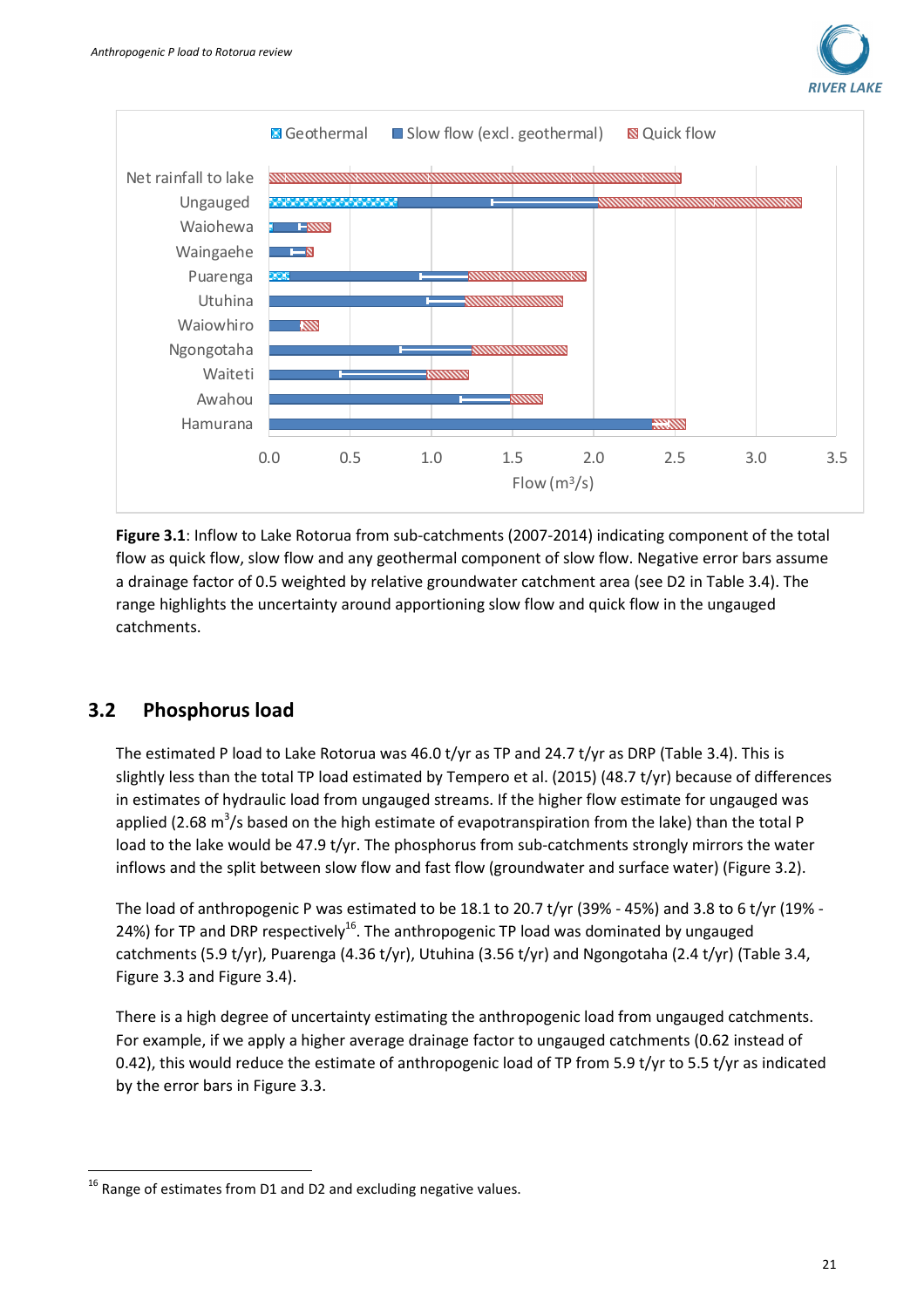

Adjusting DRP to account for geothermal inputs required subtracting the DRP load attributable to geothermal inflows to account for dissolved P converting to particulate P after entering surface waters. This resulted in a higher and more realistic estimate of the anthropogenic DRP load for Puarenga and Waiohewa catchments. Nevertheless, the anthropogenic DRP load estimated for the Waiohewa Stream was still zero. This may be due to excess aluminium from geothermal inputs to this stream binding a portion of the non-geothermal DRP. Alternatively, it may be caused by an underestimate of the geothermal contribution. This is likely because the estimate of geothermal inflows to Waiohewa vary widely (White et al. 2004), and recent monitoring has found the geothermal inflow in highly variable with rainfall but has minimal dilution with rainfall (Andy Woolhouse pers. comm. 2018). Thus, flow estimates based on baseflow conditions will likely be under-estimates.

For TP, only the ungauged catchments required adjusting to account for geothermal inputs. This required adding the estimated geothermal load from ungauged (i.e. 2.5 t/yr) to the baseline load. There was a corresponding decrease in the estimated anthropogenic load.



**Figure 3.2**: Phosphorus load to Lake Rotorua from sub-catchments (2007-2014), scenario D2. DRP = dissolved reactive phosphorus, PP = particulate phosphorus. Ungauged refers to minor streams, ungauged streams and groundwater inflows.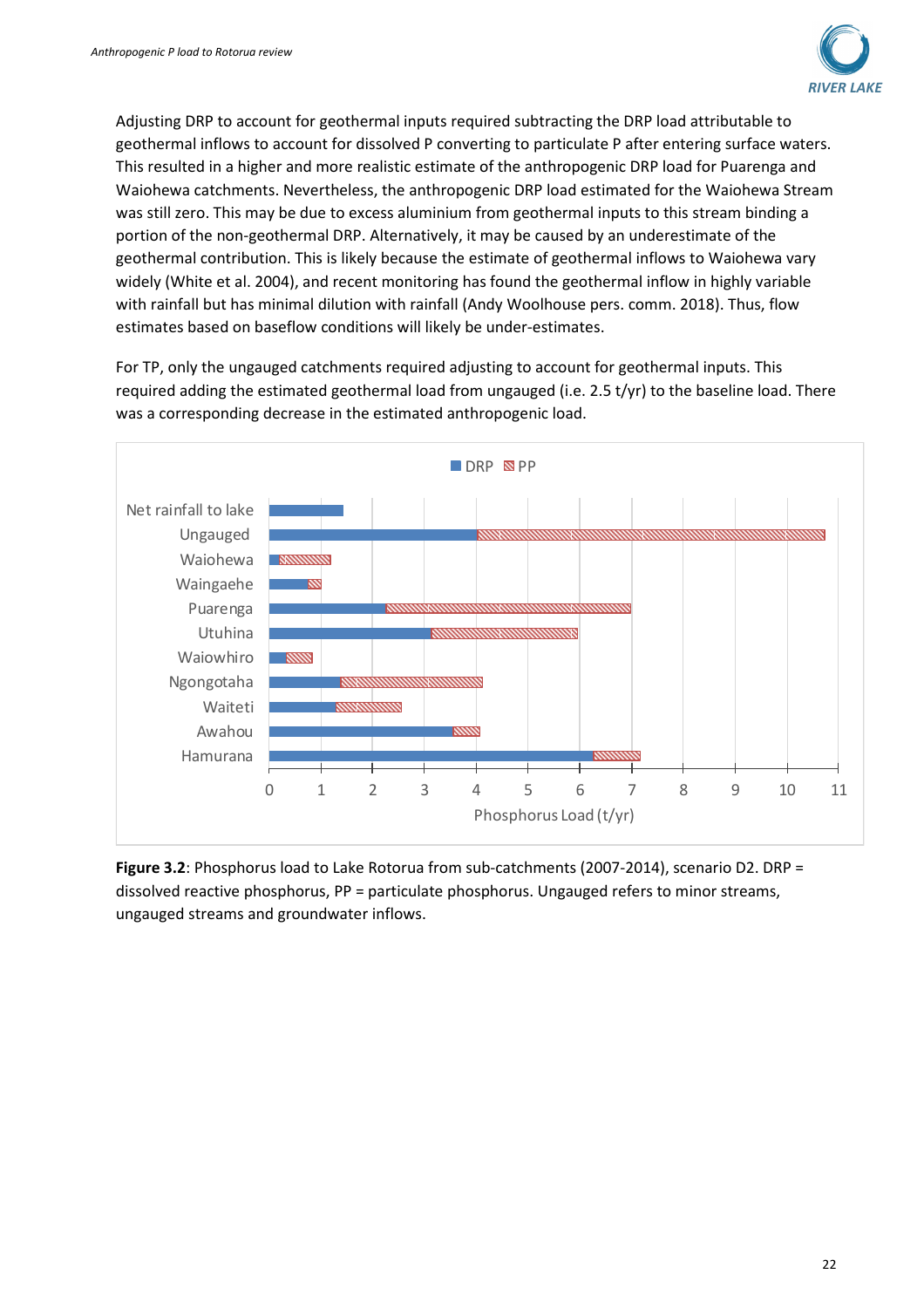







**Figure 3.4**: Dissolved reactive phosphorus load to Lake Rotorua (2007-2014) with the baseline and anthropogenic contributions indicated for drainage factor D2 and accounting for geothermal inputs. Error bars show scenario D1.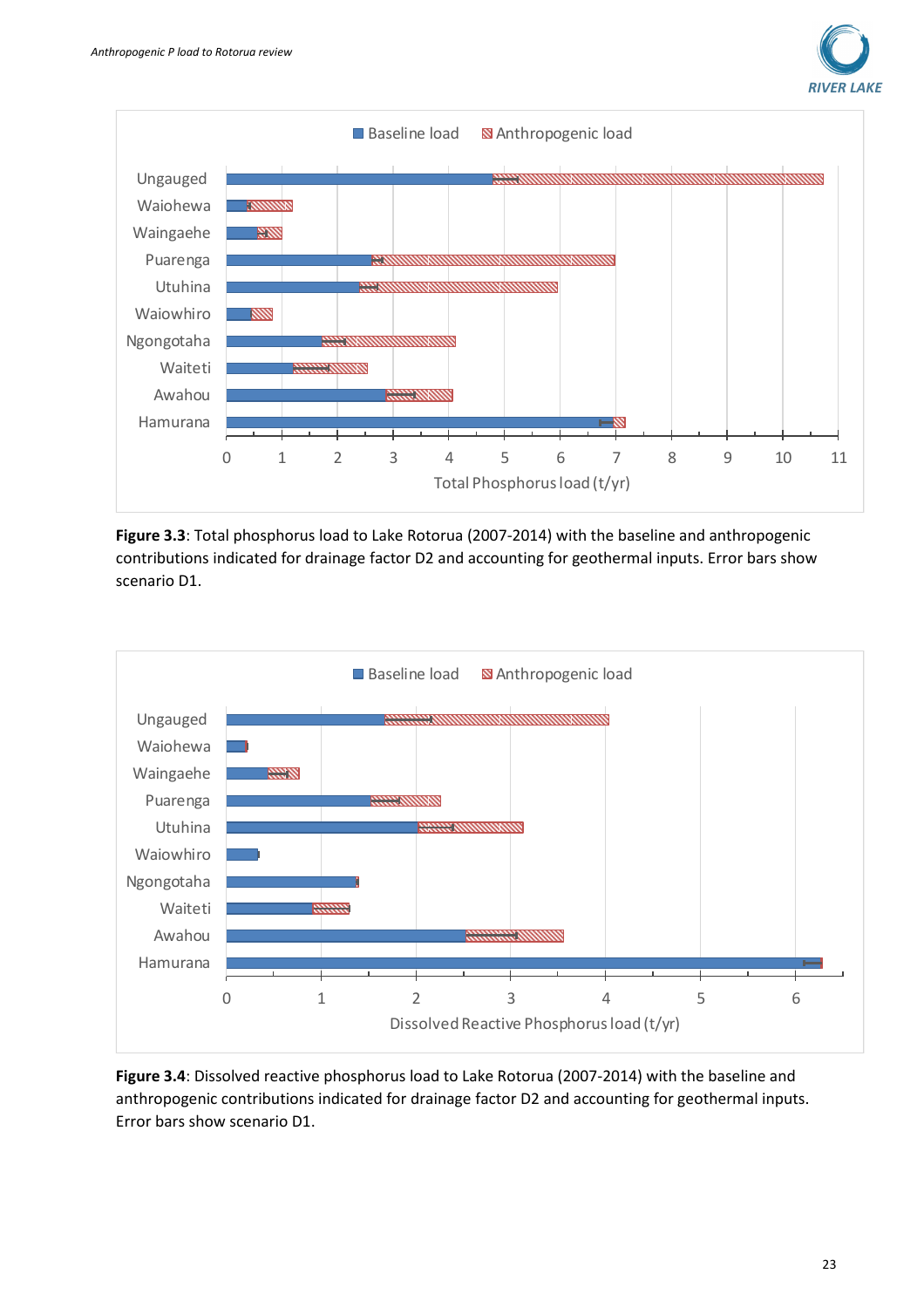

### **3.3 Area specific anthropogenic phosphorus load**

The area specific anthropogenic phosphorus load from each sub-catchment is presented in Figure 3.5. The catchments with the highest area specific anthropogenic TP loads are Puarenga (0.56 to 0.59 kg/ha/yr), Waiohewa (0.55 to 0.59 kg/ha/yr), Utuhina (0.52 to 0.57 kg/ha/yr) and ungauged (0.59 to 0.63 kg/ha/yr). The relatively high area-specific load from the Puarenga Stream may be partially explained by breakthrough of P from land disposal of sewage effluent in the Waipa Stream catchment (Hamill 2013).

Catchments with a higher area-specific anthropogenic P load could be considered as having higher priority for implementing P reduction strategies because the results indicate more P runoff per area of land. However, caution is needed in interpreting the results, particularly for ungauged catchments, because they are sensitive to assumptions about groundwater contribution (slow flow) and assumptions about groundwater age. In particular, little weight can be put on the area-specific anthropogenic P load for ungauged catchments because it is largely determined by the assumptions used to set the 'observed load', i.e. that DRP and TP concentrations are equal to the flow weighted mean concentrations of the major streams.

Furthermore, the area-specific loads were calculated by using the average area of the groundwater and surface water catchments. This method of calculation is likely to result in a higher area-specific load for catchments with a larger surface water compare to groundwater area, because in Rotorua catchment anthropogenic P tends to be more commonly transported via surface water. This may upwardly bias area-specific loads for ungauged catchments, Puarenga, Ngongotaha and Waiteti.



**Figure 3.5**: Area-specific anthropogenic phosphorus load to Lake Rotorua (2007-2014) assuming drainage factor D2 and accounting for geothermal inputs. Error bars show scenario D1.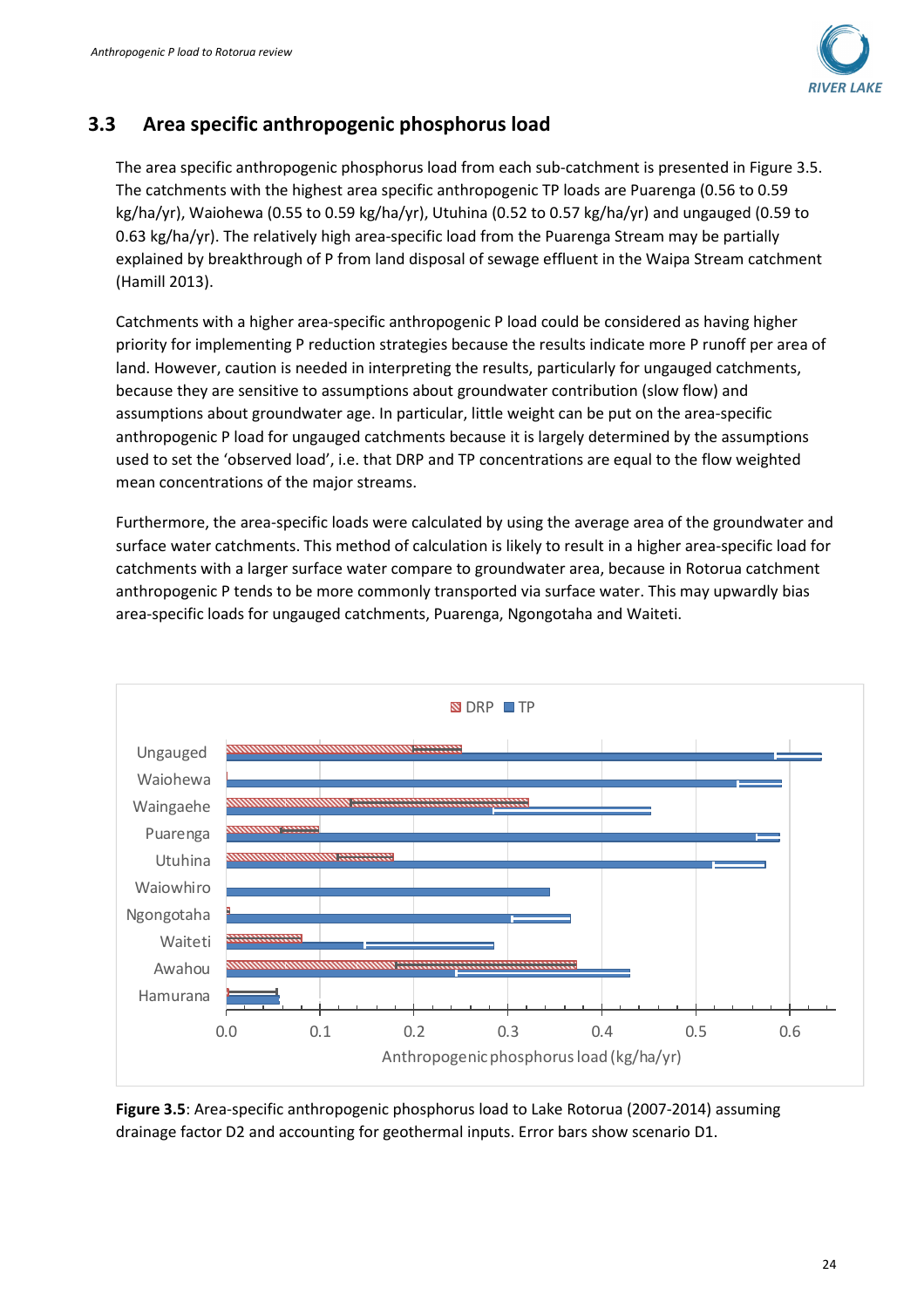

**Table 3.4**: Dissolved phosphorus load to Lake Rotorua (2007-2014). D1 = drainage factor from Rutherford (2016), D2 = drainage factor of 0.5 and weighted by relative groundwater catchment area (D of 0.4 used for Waiowhiro due to part urban). See Table 3.2 for flows and catchment areas. The observed (obs.) load and modelled P concentrations adopted from Tempero et al. (2015). Adjustments were made for ungauged and geothermal inputs (Geo.)

|                  |           | Obs        | Mod.       | Mod.       |                | D <sub>1</sub>  | D1              | D1       |                 | D1 Anthro  | D1        |                | D <sub>2</sub>  | D <sub>2</sub>  | D <sub>2</sub>  |                 | D2 Anthro  | D <sub>2</sub> |
|------------------|-----------|------------|------------|------------|----------------|-----------------|-----------------|----------|-----------------|------------|-----------|----------------|-----------------|-----------------|-----------------|-----------------|------------|----------------|
|                  | Obs.      | <b>DRP</b> | GW         | <b>SW</b>  |                | <b>Baseline</b> | <b>Baseline</b> | Baseline | D1 Anthro       | DRP spec.  | Anthro    |                | <b>Baseline</b> | <b>Baseline</b> | <b>Baseline</b> | D2 Anthro       | DRP spec.  | Anthro         |
|                  | discharge | load       | <b>DRP</b> | <b>DRP</b> |                | <b>GW</b> load  | SW load         | load DRP | <b>DRP</b> load | load       | load (%   |                | <b>GW</b> load  | <b>SW load</b>  | load DRP        | <b>DRP</b> load | load       | load (%        |
| Sub-catchment    | $(m^3/s)$ | (t/yr)     | $(g/m^3)$  | $(g/m^3)$  | D <sub>1</sub> | DRP (t/yr)      | DRP (t/yr)      | (t/yr)   | (t/yr)          | (kg/ha/yr) | of total) | D <sub>2</sub> | DRP (t/yr)      | DRP $(t/yr)$    | (t/yr)          | (t/yr)          | (kg/ha/yr) | of total)      |
| <b>Hamurana</b>  | 2.57      | 6.28       | 0.081      | 0.008      | 0.92           | 6.04            | 0.052           | 6.09     | 0.19            | 0.05       | 3%        | 0.95           | 6.24            | 0.032           | 6.27            | 0.01            | 0.00       | 0%             |
| Awahou           | 1.69      | 3.56       | 0.064      | 0.009      | 0.88           | 3.00            | 0.058           | 3.06     | 0.50            | 0.18       | 14%       | 0.70           | 2.39            | 0.144           | 2.53            | 1.03            | 0.37       | 29%            |
| Waiteti          | 1.23      | 1.3        | 0.05       | 0.009      | 0.79           | 1.53            | 0.073           | 1.61     | $-0.31$         | $-0.06$    | $-23%$    | 0.36           | 0.70            | 0.223           | 0.92            | 0.38            | 0.08       | 29%            |
| Ngongotaha       | 1.84      | 1.39       | 0.042      | 0.009      | 0.68           | 1.66            | 0.167           | 1.82     | $-0.43$         | $-0.07$    | $-31%$    | 0.44           | 1.07            | 0.292           | 1.36            | 0.03            | 0.00       | 2%             |
| Waiowhiro        | 0.31      | 0.33       | 0.048      | 0.016      | 0.62           | 0.29            | 0.059           | 0.35     | $-0.02$         | $-0.02$    | $-6%$     | 0.56           | 0.26            | 0.069           | 0.33            | $-0.00$         | 0.00       | 0%             |
| Utuhina          | 1.81      | 3.13       | 0.058      | 0.009      | 0.67           | 2.22            | 0.170           | 2.39     | 0.74            | 0.12       | 24%       | 0.54           | 1.79            | 0.236           | 2.02            | 1.11            | 0.18       | 35%            |
| Puarenga         | 1.95      | 2.26       | 0.048      | 0.016      | 0.63           | 1.86            | 0.364           | 2.22     | 0.04            | 0.00       | 2%        | 0.48           | 1.42            | 0.512           | 1.93            | 0.33            | 0.04       | 15%            |
| Puarenga - Geo.  | 1.95      | 2.26       | 0.048      | 0.016      | 0.63           | 1.46            | 0.364           | 1.82     | 0.44            | 0.06       | 19%       | 0.48           | 1.02            | 0.512           | 1.53            | 0.73            | 0.10       | 32%            |
| Waingaehe        | 0.27      | 0.77       | 0.086      | 0.016      | 0.84           | 0.62            | 0.022           | 0.64     | 0.13            | 0.13       | 17%       | 0.52           | 0.38            | 0.065           | 0.45            | 0.32            | 0.32       | 42%            |
| Waiohewa         | 0.38      | 0.21       | 0.048      | 0.002      | 0.62           | 0.36            | 0.009           | 0.37     | $-0.16$         | $-0.11$    | $-74%$    | 0.50           | 0.29            | 0.012           | 0.30            | $-0.09$         | $-0.07$    | $-43%$         |
| Waiohewa - Geo.  | 0.38      | 0.21       | 0.048      | 0.002      | 0.62           | 0.27            | 0.009           | 0.28     | $-0.07$         | $-0.05$    | $-31%$    | 0.50           | 0.20            | 0.012           | 0.21            | 0.00            | 0.00       | 0%             |
| Ungauged         | 3.28      | 5.67       | 0.042      | 0.009      | 0.62           | 2.69            | 0.354           | 3.05     | 2.63            | 0.28       | 46%       | 0.42           | 1.82            | 0.540           | 2.36            | 3.31            | 0.35       | 58%            |
| Ungauged - Geo.  | 2.33      | 4.03       | 0.042      | 0.009      | 0.62           | 1.91            | 0.251           | 2.16     | 1.87            | 0.20       | 46%       | 0.42           | 1.30            | 0.383           | 1.68            | 2.35            | 0.25       | 58%            |
| Rainfall to lake | 4.17      | 1.443      | 0.011      | 0.011      |                | 0.00            | 1.447           | 1.45     |                 |            |           |                |                 | 1.447           | 1.45            |                 |            |                |
| <b>TOTAL</b>     |           | 24.7       |            |            |                |                 |                 | 21.7     | 3.87            | 0.07       | 16%       |                |                 |                 | 18.8            | 6.0             | 0.13       | 24%            |

Assumed all P in geothermal as TP (e.g. bound to Al). Thus, subtracted geothermal input to Puarenga (0.4 t/yr) and Waiohewa (0.09 t/yr), and reduced 'ungauged' DRP estimates by 29%, i.e. reduced discharge from ungauged catchments from 3.28  $m^3/s$  to 2.33  $m^3/s$ .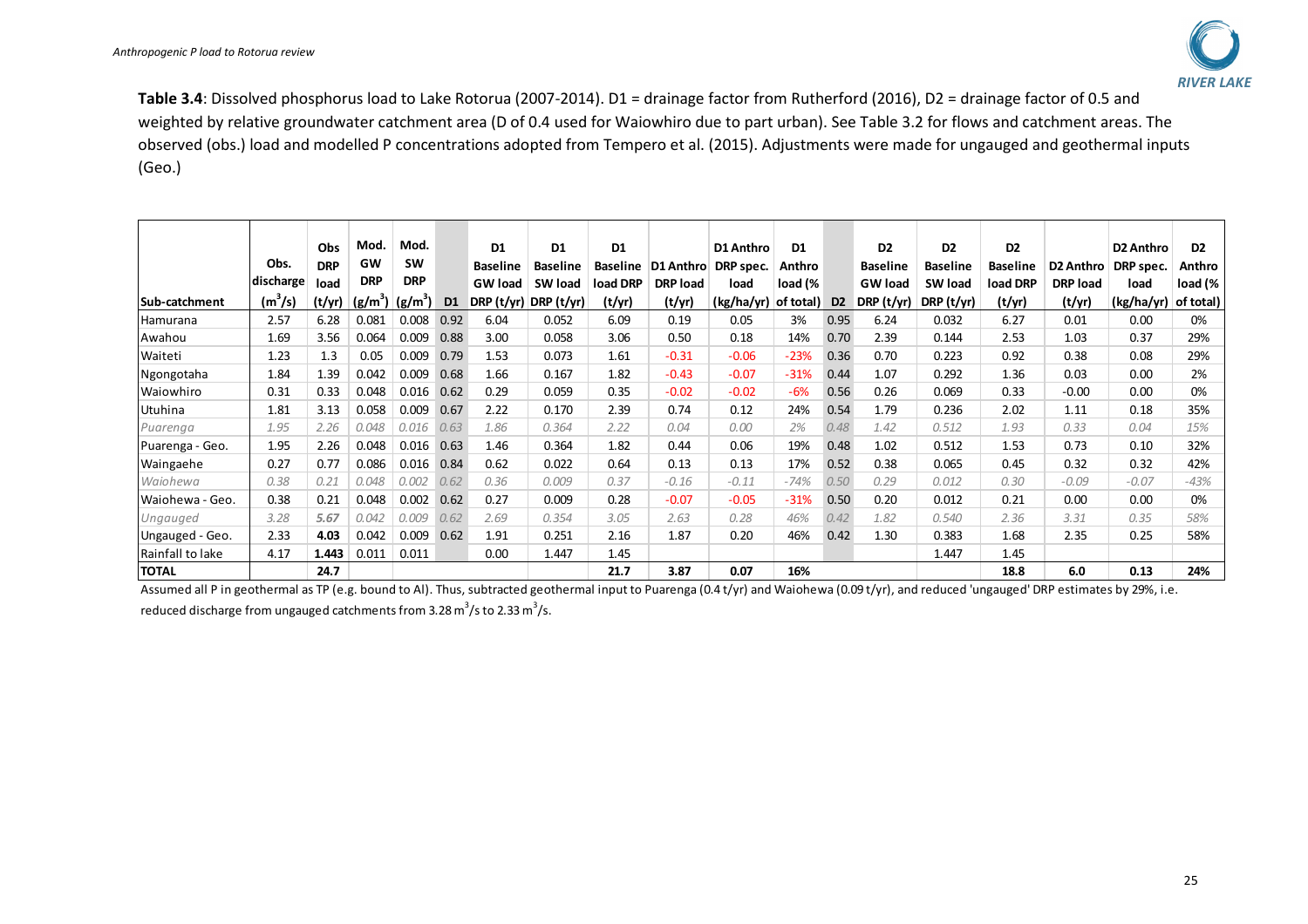

**Table 3.5**: Total phosphorus load to Lake Rotorua (2007-2014). D1 = drainage factor from Rutherford (2016), D2 = drainage factor of 0.5 and weighted by relative groundwater catchment area (D of 0.4 used for Waiowhiro due to part urban). See Table 3.2 for flows and catchment areas. The observed (obs.) load and modelled P concentrations adopted from Tempero et al. (2015). Adjustments were made for ungauged and geothermal inputs (Geo.)

|                       |                     | Obs       |             |              |                | D <sub>1</sub>  | D <sub>1</sub>  | D1              |                | D1 Anthro  | D <sub>1</sub> |                | D <sub>2</sub>  | D <sub>2</sub>  | D <sub>2</sub>  |                  | D2 Anthro  | D <sub>2</sub> |
|-----------------------|---------------------|-----------|-------------|--------------|----------------|-----------------|-----------------|-----------------|----------------|------------|----------------|----------------|-----------------|-----------------|-----------------|------------------|------------|----------------|
|                       | Obs.                | <b>TP</b> | Mod.        | Mod.         |                | <b>Baseline</b> | <b>Baseline</b> | <b>Baseline</b> | D1 Anthro      | TP spec.   | Anthro         |                | <b>Baseline</b> | <b>Baseline</b> | <b>Baseline</b> | <b>D2 Anthro</b> | TP spec.   | Anthro         |
|                       | discharge           | load      | <b>GWTP</b> | <b>SW TP</b> |                | <b>GW</b> load  | SW load         | load TP         | <b>TP load</b> | load       | load (%        |                | <b>GW</b> load  | SW load         | load TP         | TP load          | load       | load (%        |
| <b>ISub-catchment</b> | (m <sup>3</sup> /s) | (t/yr)    | $(g/m^3)$   | $(g/m^3)$    | D <sub>1</sub> | TP(t/yr)        | TP(t/yr)        | (t/yr)          | (t/yr)         | (kg/ha/yr) | of total)      | D <sub>2</sub> | TP (t/yr)       | TP(t/yr)        | (t/yr)          | (t/yr)           | (kg/ha/yr) | of total)      |
| Hamurana              | 2.57                | 7.16      | 0.089       | 0.012        | 0.92           | 6.64            | 0.078           | 6.71            | 0.45           | 0.13       | 6%             | 0.95           | 6.85            | 0.05            | 6.90            | 0.26             | 0.07       | 4%             |
| Awahou                | 1.69                | 4.07      | 0.07        | 0.017        | 0.88           | 3.28            | 0.109           | 3.39            | 0.68           | 0.25       | 17%            | 0.70           | 2.61            | 0.27            | 2.88            | 1.19             | 0.43       | 29%            |
| Waiteti               | 1.23                | 2.55      | 0.056       | 0.017        | 0.79           | 1.72            | 0.138           | 1.85            | 0.70           | 0.15       | 27%            | 0.36           | 0.78            | 0.42            | 1.20            | 1.35             | 0.29       | 53%            |
| Ngongotaha            | 1.84                | 4.13      | 0.046       | 0.017        | 0.68           | 1.82            | 0.316           | 2.13            | 2.00           | 0.30       | 48%            | 0.44           | 1.17            | 0.55            | 1.73            | 2.40             | 0.37       | 58%            |
| Waiowhiro             | 0.31                | 0.83      | 0.053       | 0.033        | 0.62           | 0.32            | 0.123           | 0.44            | 0.39           | 0.35       | 47%            | 0.66           | 0.34            | 0.11            | 0.45            | 0.38             | 0.34       | 46%            |
| Utuhina               | 1.81                | 5.95      | 0.063       | 0.017        | 0.67           | 2.41            | 0.320           | 2.73            | 3.22           | 0.52       | 54%            | 0.54           | 1.94            | 0.45            | 2.39            | 3.56             | 0.57       | 60%            |
| Puarenga              | 1.95                | 6.98      | 0.053       | 0.033        | 0.63           | 2.05            | 0.751           | 2.80            | 4.18           | 0.56       | 60%            | 0.48           | 1.56            | 1.06            | 2.62            | 4.36             | 0.59       | 62%            |
| Waingaehe             | 0.27                | 1.01      | 0.095       | 0.033        | 0.84           | 0.68            | 0.045           | 0.72            | 0.29           | 0.28       | 28%            | 0.52           | 0.42            | 0.13            | 0.56            | 0.45             | 0.45       | 45%            |
| Waiohewa              | 0.38                | 1.18      | 0.053       | 0.009        | 0.62           | 0.39            | 0.041           | 0.43            | 0.75           | 0.55       | 63%            | 0.50           | 0.32            | 0.05            | 0.37            | 0.81             | 0.59       | 69%            |
| Ungauged non-geo      | 2.488               |           | 0.046       | 0.017        | 0.62           | 2.24            | 0.51            | 2.74            |                |            |                | 0.42           | 1.52            | 0.77            | 2.29            |                  |            |                |
| Ungauged Geo.         | 0.792               |           |             |              |                | 2.50            | 0.00            | 2.50            |                |            |                |                | 2.50            | 0.00            | 2.50            |                  |            |                |
| Ungauged total        | 3.28                | 10.73     | 0.046       | 0.017        |                | 4.74            | 0.51            | 5.24            | 5.48           | 0.59       | 51%            |                | 4.02            | 0.77            | 4.79            | 5.94             | 0.63       | 55%            |
| Rainfall to lake      | 4.17                | 1.44      | 0.011       | 0.011        |                | 0.00            | 1.447           | 1.45            |                |            |                |                |                 | 1.45            | 1.45            |                  |            |                |
| <b>TOTAL</b>          |                     | 46.0      |             |              |                |                 |                 | 27.9            | 18.1           | 0.37       | 39%            |                |                 |                 | 25.3            | 20.7             | 0.43       | 45%            |

For 'ungauged' catchments, a geothermal input of 2.5 t/yr was added to the baseline TP load; and the non-gothermal discharge was reduced by 0.792 m<sup>3</sup>/s (via geothermal).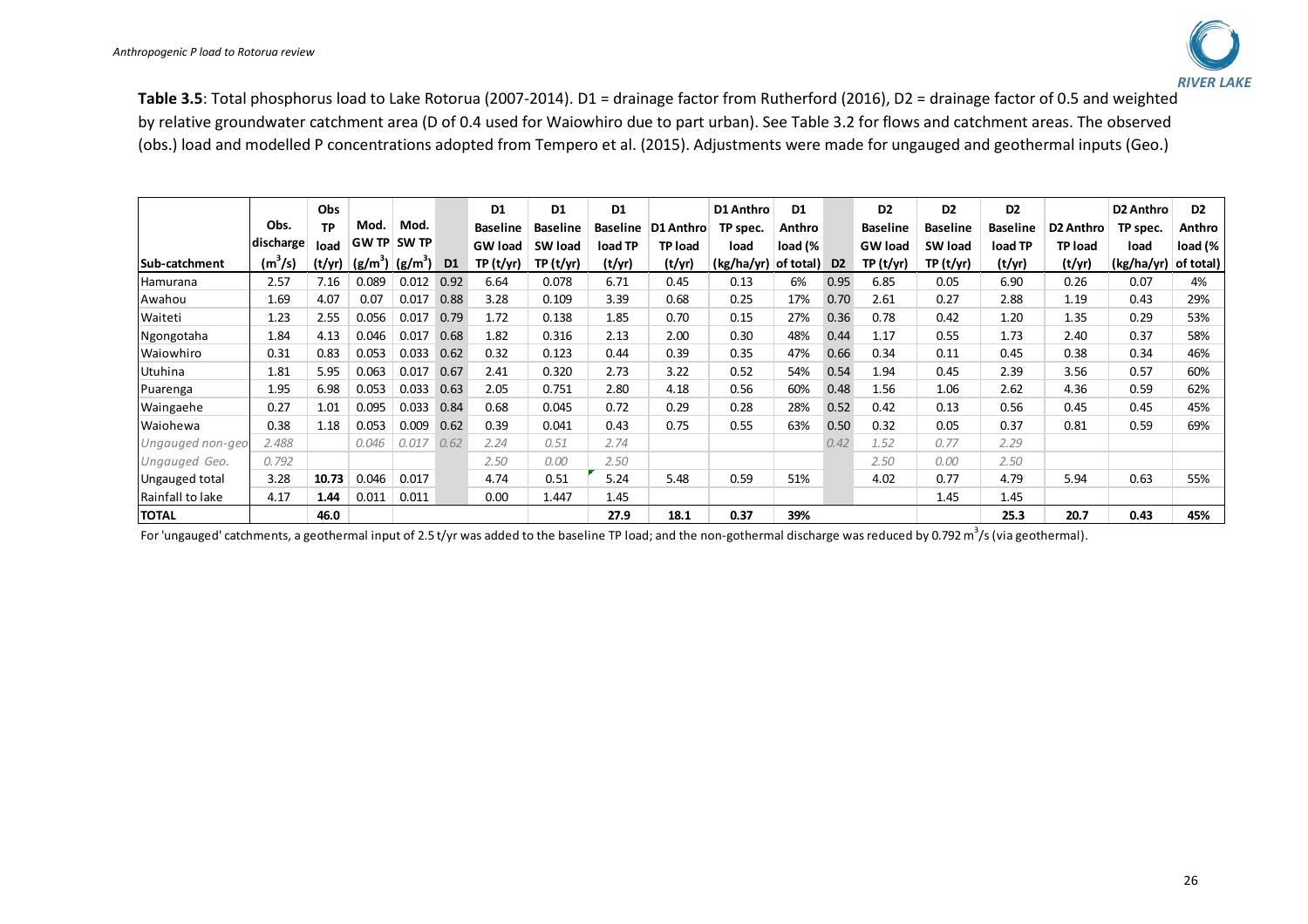

## **4 Discussion**

### **4.1 Long term estimates**

Overall the analysis results are consistent with previous estimates of the catchment phosphorus load to Lake Rotorua (i.e. about 39-49 t/yr). The total P load to Lake Rotorua was estimated to be 46.0 t/yr as TP. This is less than the total TP load estimated by Tempero et al. (2015) (48.7 t/yr), but more than the TP load estimated by Hoare (1980a) (42.6 to 44.9 t/yr) – both of which accounted for stormflows. During our analysis period (2007-2014) the Ohau channel outflow was about 8.3% higher than the longterm average, so our estimates are likely to be about 8.3% higher. After applying this adjustment, the long-term average inflows of TP to Lake Rotorua are likely to be about 42.2 t/yr.

The TP load attributed to anthropogenic sources was about 18.1 t/yr to 20.7 t/yr (39% - 45% of the total load). This would convert to a long-term average load attributable to anthropogenic sources of 16.6 t/yr to 19.0 t/yr. Most of this anthropogenic TP load comes from ungauged catchments (30%), Puarenga (23%), Utuhina (18%) and Ngongotaha (11%). Most of the estimated anthropogenic P was in form of particulate P (71% to 79%) – which points to managing erosion as an effective way of reducing anthropogenic P loads to the lake.

The catchments with the highest area-specific anthropogenic TP loads are Puarenga (0.56 to 0.59 kg/ha/yr), Waiohewa (0.55 to 0.59 kg/ha/yr), Utuhina (0.52 to 0.57 kg/ha/yr) and ungauged (0.59 to 0.63 kg/ha/yr). It may be worthwhile putting more attention on these catchments when implementing P reduction strategies, and to understand why their specific yield is high. However, it should be kept in mind that the results are indicative and sensitive to many assumptions. For some sub-catchments, using more accurate catchment areas made a large difference to estimates of area-specific anthropogenic TP loads compared to estimate by Tempero et al. (2015). This is particularly relevant to the area-specific load from ungauged catchments which are now similar to other sub-catchments - as would be expected.

## **4.2 Uncertainties in analysis**

l

The calculation of total load was sensitive to estimates of net rainfall to Lake Rotorua. If a high evapotranspiration value is applied (i.e. lower net rain) then the estimated long-term average inflows of TP to Lake Rotorua may be closer to 43.9 t/yr. This corresponds to a flow difference of about 0.4  $\text{m}^3\text{/s}$ from ungauged catchments. Reviewing the net rainfall estimates to the lake would be useful if a more accurate estimate of nutrient loads to the lake is desired.

For the gauged catchments, the flow estimated using net rainfall was very similar to the flow estimated from the water balance approach, but for ungauged catchments the flow estimated using the rainfall approach was much lower i.e. 2.04 m<sup>3</sup>/s to 2.29 m<sup>3</sup>/s compared to 3.28 m<sup>3</sup>/s. <sup>17</sup> This difference is considerably more than the error thought to be associated with rainfall contours (about 10%), and one possible explanation for this is that there are additional groundwater contributions to the south of the

<sup>&</sup>lt;sup>17</sup> Rutherford and Palliser (2014) used the net rainfall approach to estimate that ungauged catchments contribute 2.67 m<sup>3</sup>/s; using a similar net rainfall for a 13-year period (rainfall 1656mm, runoff 861mm/yr), but a larger catchment area 98 km<sup>2</sup>. Hoare (1980) estimated the ungauged inflows were 2.1 m<sup>3</sup>/s.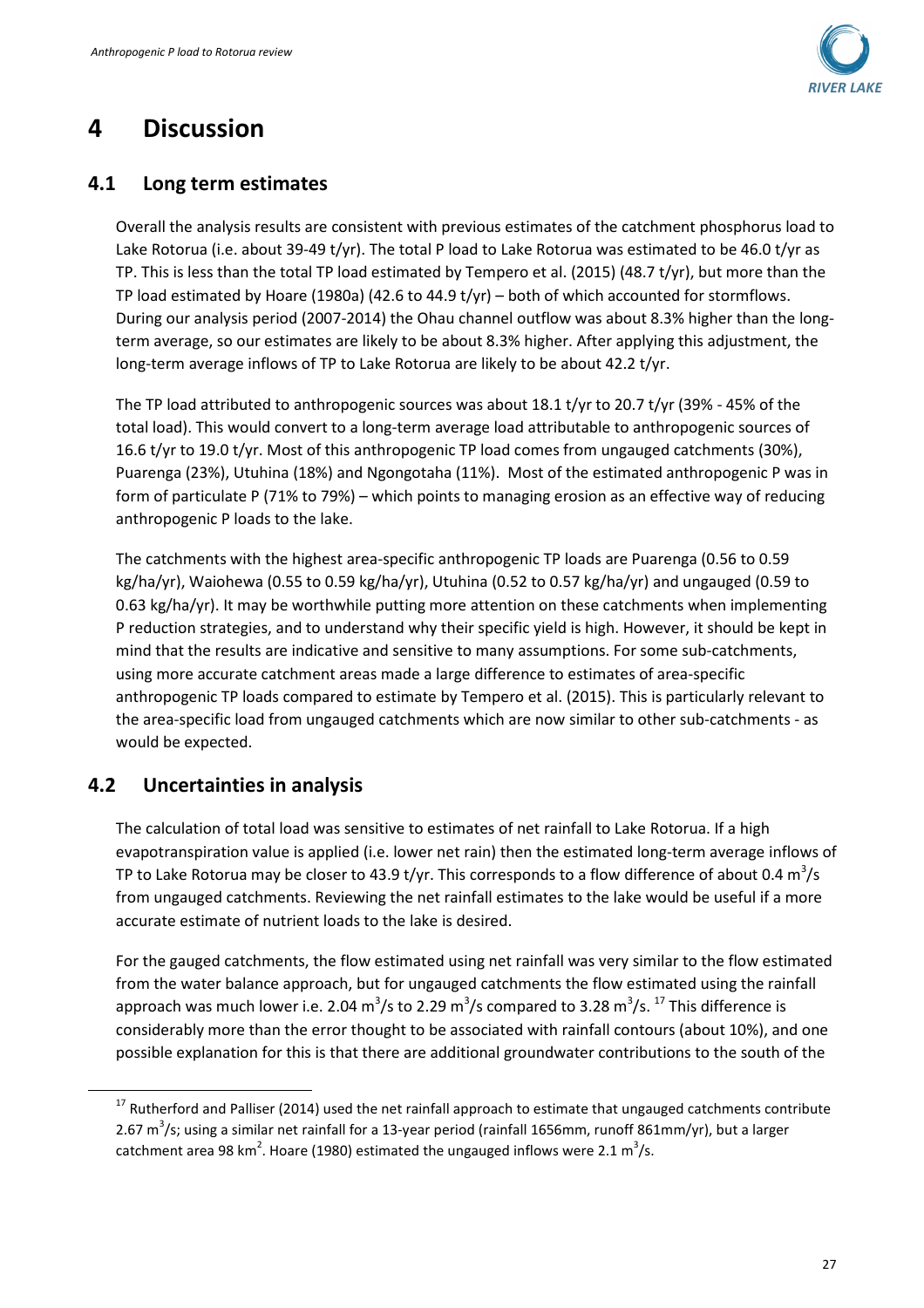

lake via geothermal inputs. Geothermal inputs from the Rotorua area about 0.79 m<sup>3</sup>/s (2.5 t P/yr), but only 0.3 m<sup>3</sup>/s of this geothermal input from the Rotorua town area can be explained by rainfall on the ungauged catchments near Rotorua or by loss of groundwater from the Utuhina or Puarenga catchments. Consideration should be given to whether any additional water contribution is derived from outside the catchment or from long term time lags associated with the recovery of the geothermal fields over the last 30 years. If there was additional groundwater entering via geothermal inputs then the calculations for anthropogenic loads from ungauged catchments would be overestimated.

When estimating flow using net rainfall, the analysis assumed high drainage factors for the Hamurana, Awahou and Waiteti catchments. The high drainage factors resulted in a much better match between calculated flows with the observed flows and was in addition to accounting for the different sizes of the groundwater and surface water catchments. It is not clear why the drainage factor in these northwestern catchments is so high and it may be an area for further work. If there is reason to think that the drainage factors are too high, then we may need to revisit estimates of catchment size or rainfall.

Much of the information on geothermal inputs is based on studies from early 1990s soon after the bore closure programme. In the light of this White et al. (2004) recommended additional monitoring to better characterise the hydrology and nutrient conditions of the geothermal fields and to understand if the quantity and proportion of geothermal fluids entering the lake has changed over recent decades. This should include measuring chloride (as a proxy for geothermal fluid) from stream inflows and from the Ohau channel outflow.

### **4.3 Bioavailable P**

The reason for controlling the loss of P to Lake Rotorua is to help control algae growth. Dissolved phosphate (e.g. DRP) is considered readily available for uptake by biota, whereas only some fraction of particulate P may be transformed into a bioavailable form suitable for phytoplankton uptake (Reynolds and Davies 2001). Some P in particulate form will become bioavailable by biochemical processes (e.g. desorption, released by redox changes, released by pH changes), while some will remain unavailable for biological use because it is tightly bound to particles or is immobilised by physical processes such as burial. Beyá (2005) estimated that only 25% of the P load that entered Lake Rotorua actually left the lake via the Ohau Channel – indicating a considerable P retention in the lake's sediment pool or biomass.

The anthropogenic P load is predominantly (71-79%) in the form of particulate phosphorus, so understanding the proportion of particulate P that may become bioavailable is important. Phosphorus release from lake sediments has been estimated to be about 36 t/yr (BOPRC 2007), this is about 80% of the catchment load and double the anthropogenic catchment load. The substantial role of internal P release indicates the importance of better understanding this process and its coupling to land use practices.

### **4.4 Further work**

Future monitoring and investigation that will help fill information gaps relating to the load of P (and bioavailable P) entering Lake Rotorua include: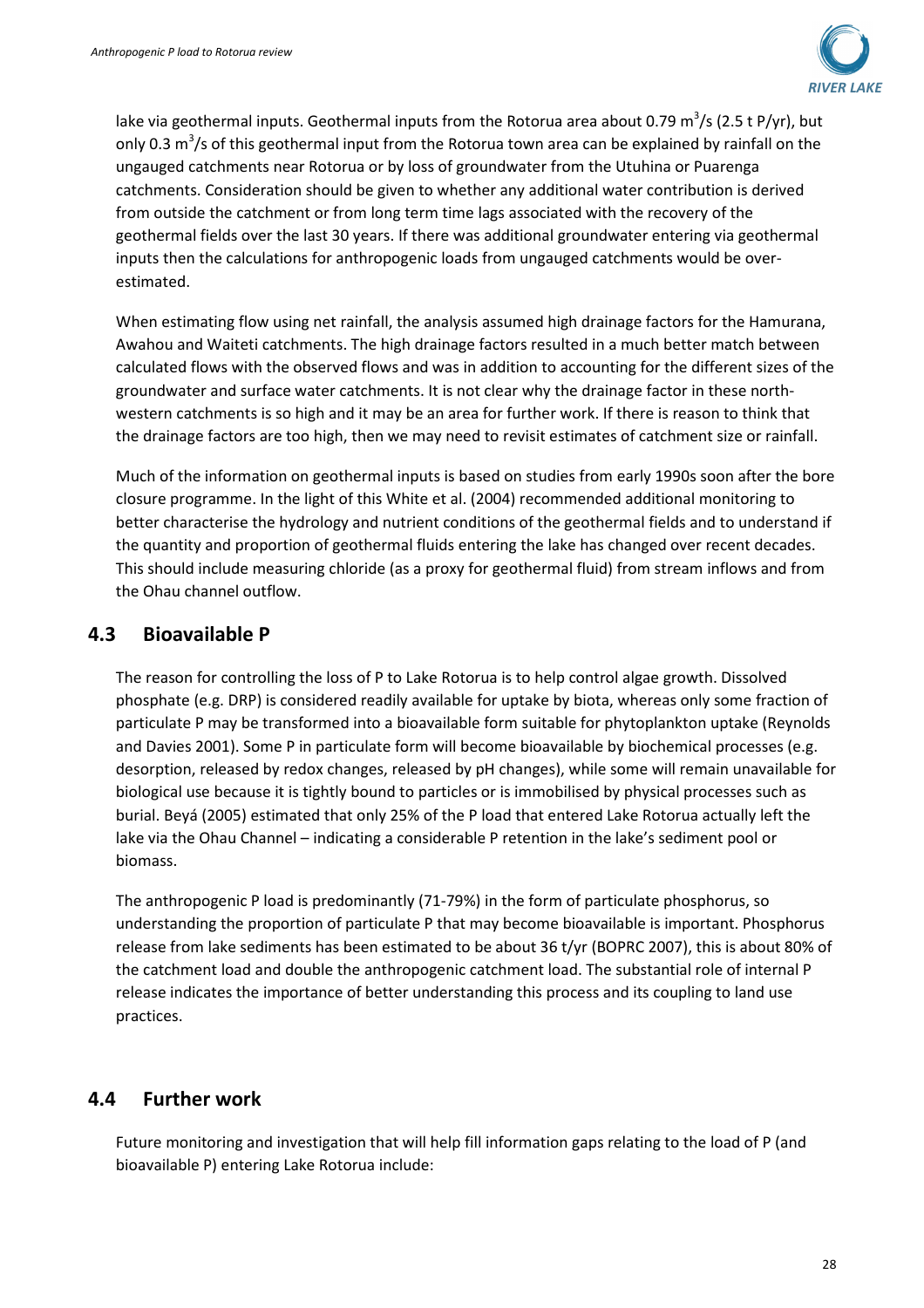

- Investigations to improve our understanding of sediment sources and phosphorus concentrations in particulate phosphorus from gauged and ungauged catchments. For example, sampling of settleable sediment to differentiate areas with relatively higher P concentrations associated with the sediment.
- A major fraction of the anthropogenic P load is in the particulate form, much of which is transported during storm events. Additional storm event monitoring would be helpful to better quantify total P loads to the lake.
- The estimates of anthropogenic P load from ungauged catchments would be more accurate if the estimate of groundwater mean residence time (MRT) was refined.
- Improving our estimates of geothermal inflows to Lake Rotorua. One part of this is to incorporate chloride as part of the analysis suite for the Lake, Ohau channel outflow and inflowing streams.
- Past estimates of geothermal contribution to Waiohewa Stream has wide variability. This report has adopted the lower estimates, and this may explain the correspondingly high estimates of area-specific anthropogenic P for Waiohewa Stream. To resolve discrepancies in geothermal inputs to Waiohewa it is recommended that future monitoring of Waiohewa Stream include gauging and water quality samples (including phosphorus) at locations to differentiate the geothermal inputs.
- Better quantification of the extent to which particulate P derived from the human activity in the catchment is bioavailable and its contribution to internal P release from lake sediments.

This report gives an indication of sub-catchments that contribute most P load to Lake Rotorua using total loads and area-specific loads, however these estimates contain a high degree of uncertainty. A complementary approach to understanding the location of P loss within parts of the Rotorua catchment could be used to develop a risk map of P loss from the catchment based on landform, land use and catchment processes.

## **5 Conclusions**

For the period 2007-2014, the total phosphorus load to Lake Rotorua was estimated to be 46.0 t/yr after accounting for storm flows and geothermal inputs. The TP load attributed to anthropogenic sources was 18.1 t/yr to 20.7 t/yr (39% - 45% of the total load). Most (71% to 79%) of the anthropogenic TP load was in the particulate form, and most came from the following catchments: 'ungauged' (30%), Puarenga (23%), Utuhina (18%) and Ngongotaha (11%).

The 2007-2014 period had higher outflows and inflows compared to previous years. The long-term average TP load to Lake Rotorua was estimated to be 42.2 t/yr, and the long-term average TP load attributed to anthropogenic sources was 16.6 t/yr to 19.0 t/yr. Overall the analysis results are consistent with previous estimates of the catchment phosphorus load to Lake Rotorua.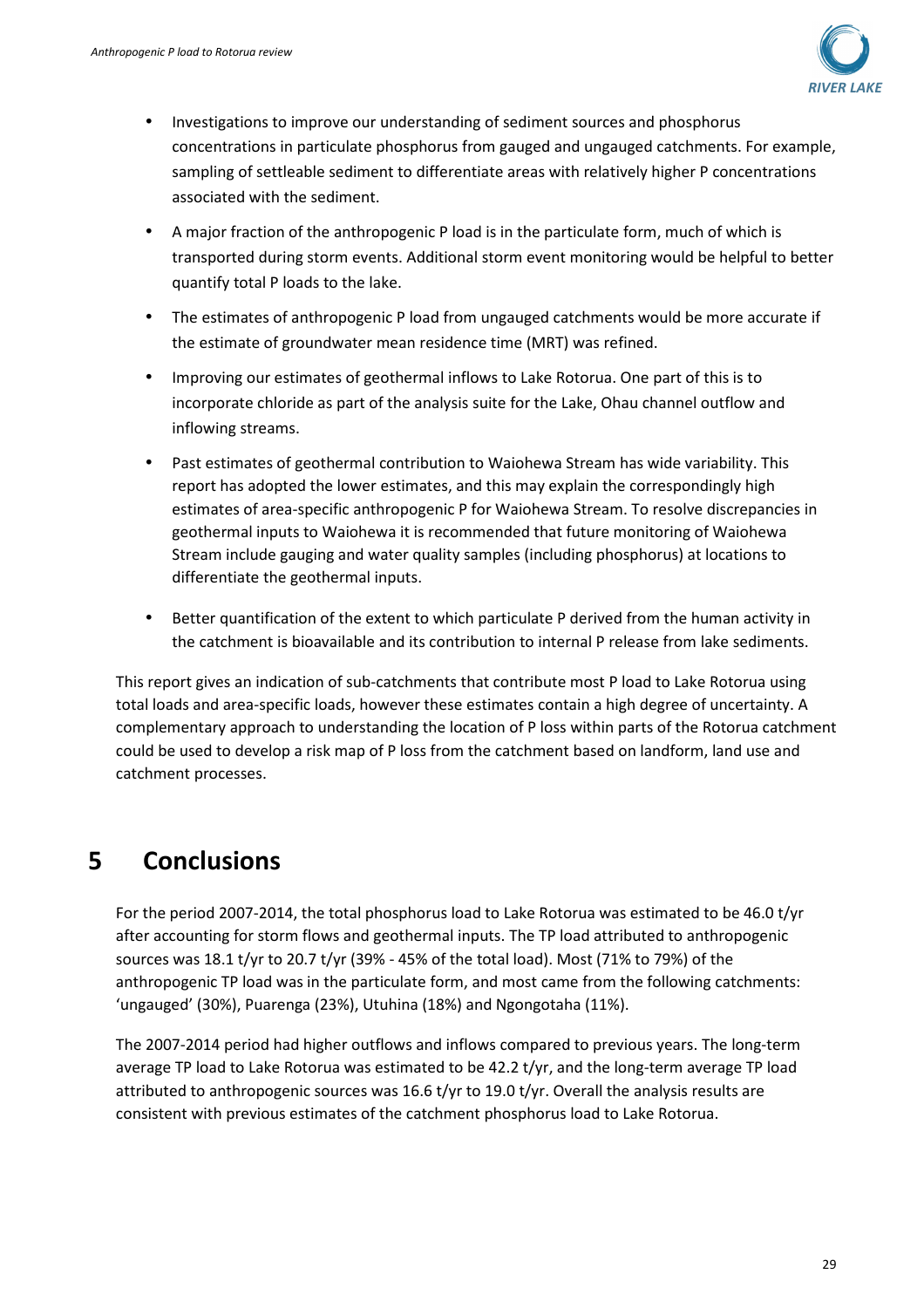

## **References**

- Bay of Plenty Regional Council, Rotorua District Council and Te Arawa Lakes Trust 2009. *Lakes Rotorua and Rotoiti Action Plan.* Environmental Publication 2009/03. ISSN 1175 9372 SSN 1175 9372.
- Beyá J, Hamilton D, Burger D 2005. *Analysis of catchment hydrology and nutrient loads for Lake Rotorua and Rotoiti.* CBER report, University of Waikato.
- Burns NM 1999. *Lake Rotorua and its inputs in the 1990's*. Prepared for Opus International Consultants by Lakes Consultancy. Report 99/3.
- Dine P 2004. *Tikitere Diversion*. RDC Internal Report T-12814.
- Donovan DL, Donovan WF 2003. *Estimate of the geothermal nutrient inputs to twelve Rotorua lakes*. Prepared by Bioresearches for Environment Bay of Plenty, January 2003.
- Glover RB 1992. Integrated heat and mass discharges from the Rotorua Geothermal System, *Geothermics* 21: 89-96
- Hamill KD 2013. *Potential ecological effects of Rotorua District Council Wastewater Treatment Plant proposed consent change on Waipa Stream, Puarenga Stream and Kaituna River*. Prepared for Hydrus Engineering Consultant by River Lake Ltd.
- Hamill KD, MacGibbon R, Turner J 2010. *Wetland Feasibility for Nutrient Reduction to Lake Rotorua*. Prepared for Bay of Plenty Regional Council.
- Hamill KD, Scholes P 2015. *Rotorua Te Arawa Lakes state and trends to 2014/15*. Bay of Plenty Regional Council Technical Report.
- Hoare RA 1980a. The sensitivity to phosphorus and nitrogen of Lake Rotorua, New Zealand. *Progress in Water Technology, 12*: 897-904.
- Hoare RA (1980). Inflows to Lake Rotorua. *Journal of Hydrology (New Zealand), 19*(1), 49-59.
- Martin R, Rodgers KA, Browne PRL 2000. Aspects of the distribution and movement of aluminium in the surface of the Te Kopia geothermal field, Taupo Volcanic Zones, New Zealand. Applied *Geochemistry 15*: 1121-1136.
- McDowell, R. M., Snelder, T, H., Cox, N, Booker, D. J., Wilcock, R. J. 2013. Establishment of reference or baseline conditions of chemical indicators in New Zealand streams and rivers relative to present conditions. Marine and Freshwater Research 64: 387–400.
- Morgenstern U., C. J. Daughney G. Leonard D. Gordon F. M. Donath, R. Reeves. 2015. Using groundwater age and hydrochemistry to understand sources and dynamics of nutrient contamination through the catchment into Lake Rotorua, New Zealand. *Hydrology and Earth System Sciences 18*: 803–822.
- Rutherford K 2008. *Nutrient load targets for Lake Rotorua a revisi*t. Prepared for Environment Bay of Plenty. NIWA Client Report HAM2008-080.